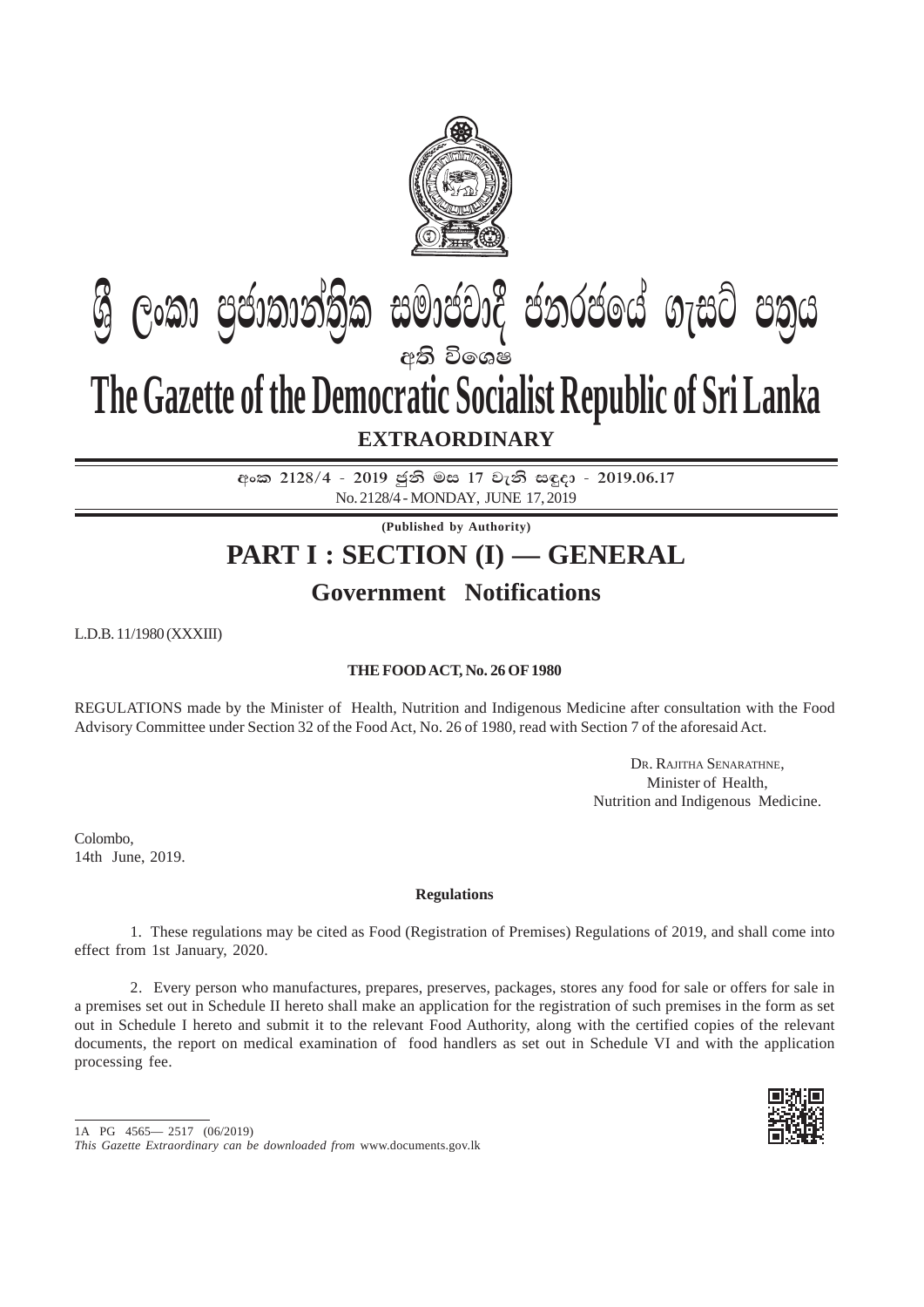3. The application processing fee in respect of any premises shall be paid in accordance with the categories of premises as set out in the Schedule II hereto and a receipt indicating the amount paid and the application number shall be issued to the applicant.

4. On receipt of an application and the receipt of the payment for the application processing fee as set out in the Schedule V, the relevant Food Authority shall, enter the relevant details in the register set out in the Schedule III hereto and within seven working days, refer the application to the authorized officer.

5. The authorized officer shall maintain a register as set out in the Schedule IV hereto, at his office, where the details of each application shall be entered.

6. The authorized officer shall, within fourteen working days of the receipt of the application, inspect the relevant premises, in accordance with the specifications set out in the application and submit the assessment report together with recommendations, to the relevant Food Authority :

Provided however, where the applicant has failed to fulfill the required specifications set out in the application, the relevant Food Authority shall instruct the authorized officer in writing to carry out a subsequent inspection of the premises.

7. The relevant Food Authority, after receiving the assessment report from the authorized officer and verifying the assessment report if necessary, shall within seven working days -

- *(a)* issue the certificate of registration ; or
- *(b)* reject the application and inform the applicant in writing of the reasons therefor.

8. The applicant whose application was rejected under paragraph (b) of regulation 7 may upon receipt of the decision of the relevant Food Authority, after fulfilling the requirements set out in the assessment report of the authorized officer, resubmit his application in a fresh application form as set out in Schedule I hereto together with certified copies of all the relevant documents and the application processing fee.

9. Any application received under Regulation 8 shall be considered as an application received under Regulation 2.

10. The certificate of registration as set out in the Schedule VII hereto, shall be in force for a period of two years and be renewed by submitting an application as set out in Schedule I together with the certified copies of the relevant documents and the application processing fee.

11. The certificate of registration, as set out in Schedule VII hereto shall contian an unique identification number issued by the Chief Food Authority and signed by the relevant Food Authority and affixed with the official seal. The details of every certificate of registration issued shall be entered in the register as set out in Schedule VIII by the relevant Food Authority.

12. Any person aggrieved by a decision made under Paragraph (b) of regulation 7 may appeal to the Regional Director of Health Services within ten working days of the receipt of such decision.

13. The Regional Director of Health Services upon receiving an appeal under regulation 12 shall appoint a committee consisting of a Medical officer of Health (MOH) from an area where the appeal did not originate, a Food and Drugs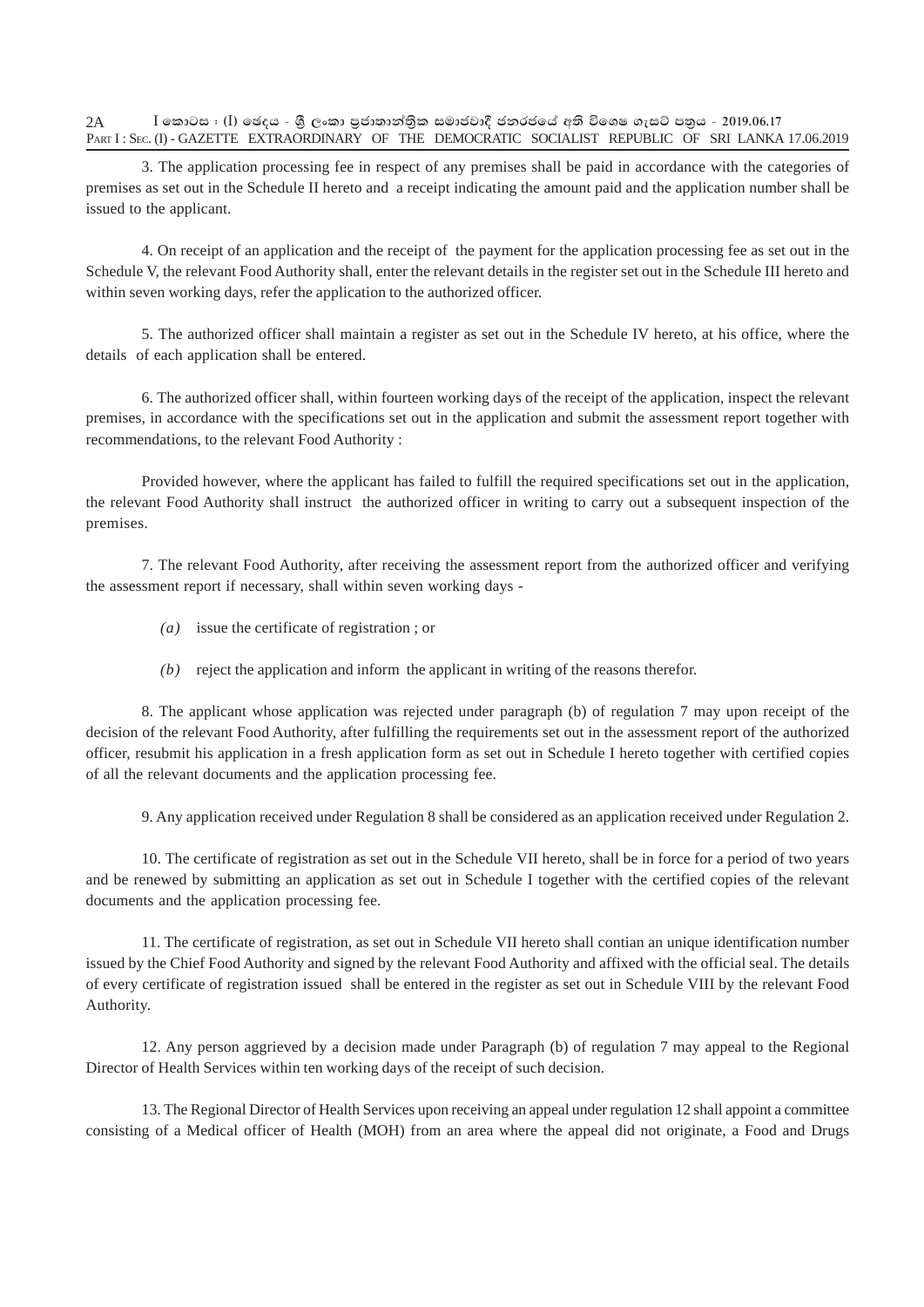$\bar{\Gamma}$ කොටස : ( $\bar{\Gamma}$ ) ඡෙදය - ශීූ ලංකා පුජාතාන්තික සමාජවාදී ජනරජයේ අති විශෙෂ ගැසට් පතුය - 2019.06.17 PART I: SEC. (I) - GAZETTE EXTRAORDINARY OF THE DEMOCRATIC SOCIALIST REPUBLIC OF SRI LANKA 17.06.2019 3A

Inspector (FDI) and the Divisional Supervising Public Health Inspector (SPHID) (hereinafter referred to as the "Appeal Committee").

14. The Appeal Committee shall within ten working days after its constitution, inspect the relevant premises and make its recommendations to the Regional Director of Health Services.

15. The Regional Director of Health Services after considering the recommendations of the Appeal Committee may -

- (*a*) allow the appeal ; or
- (*b*) dismiss the appeal with reasons assigned,

and shall inform the applicant and the relevant Food Authority of his decision within seven working days :

Provided where the appeal is allowed under Paragraph (a), the relevant Food Authority shall carry out the decision of the Regional Director of Health Services accordingly.

16. The certificate of registration shall be displayed at a conspicuous place within the premises in a manner that it is visible to the customers and inspecting officers.

17. No changes or alterations to the structure or facilities shall be made to the premises in respect of which the certificate of registration is issued without the approval of the relevant Food Authority in writing. However, this shall not prevent the changes or alterations which may be carried out in order to improve the processes including food safety and hygiene.

18. Application for the renewal of the certificate of registration shall be made to the relevant Food Authority three months before the date of expiration of the certificate of registration.

19. In the event of loss or damage to the certificate of registration, an application for a copy thereof shall be made to the relevant Food Authority subject to a fee of Rupees five hundred.

20. Any person who has been manufacturing, preparing, preserving, packaging, storing any food for sale or offering for sale in any premises on the date on which these regulations come into effect shall, obtain a certificate of registration within six months from the date on which these regulations come into effect.

21. Where the ownership of the premises changes, the new owner shall notify the relevant Food Authority of the change of ownership.

22. These regulations shall not be applicable to any category of premises set out in Schedule II hereto in respect of which a valid certification of food safety management system, equivalent to ISO 22000 or above has been issued.

23. For the purposes of these regulations -

"AOC" means Amoeba, Ova and Cysts ;

"Authorized Officer" has the same meaning as assigned to it in the Food Act ;

"bakery" means a Commercial establishment that produces and sells baked flour based foods such as bread, cookeis, cakes, pastries, pies and etc ;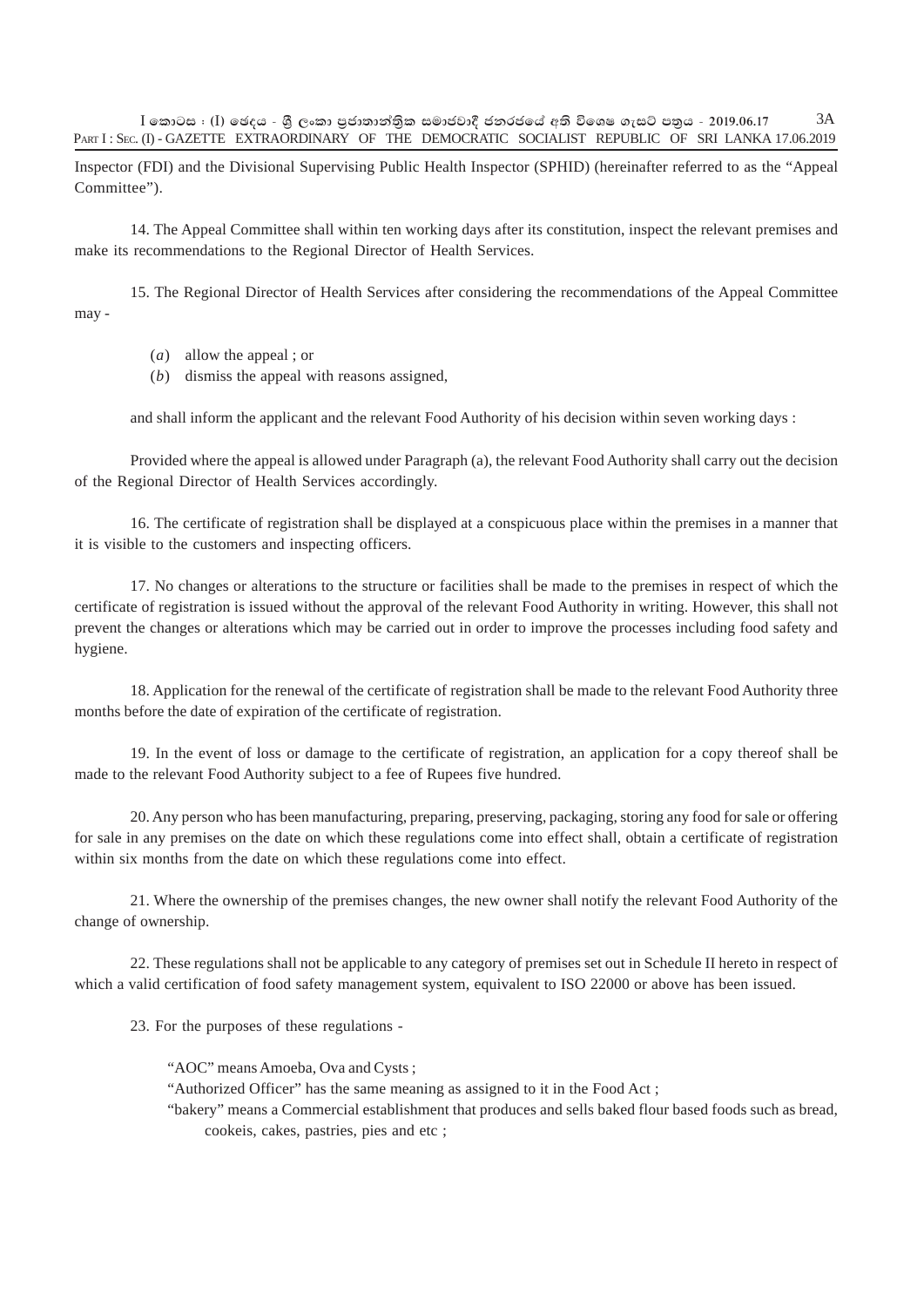- "canteen" means a commercial establishment where customers sit and eat meals served in the same premises provided by the organization such as an institution, school, college, university, factory or company for its students or staff ;
- "Catering Establishment" means a commercial establishment providing food and beverages at social events and other gatherings ;
- "Food Act" means the Food Act, No. 26 of 1980 ;
- "Food Authority" has the same meaning as assigned to it in the Food Act ;
- "Food Handler" means any person who directly handles packaged or unpackaged food, food equipment and utensils or food contact surfaces ;
- "Food Store" means a ware house for the temporary keeping of food ;
- "GHP" means Good Hygiene Practices ;
- "GMP" means Good Manufacturing Practices ;
- "Hotel or Resort" means a commercial establishment providing accommodation, meals, beverages and other guest services ;
- "Ice Cream, Confectioneries, Yoghurt, Curd and Dessert manufacturing cottage industry" means an Ice Cream, Confectioneries, Yoghurt, Curd and desserts manufacturing business or such activity carried out in people's homes ;
- "Ice manufacturing facility" means a facility where ice made of potable water is manufactured or sold ;
- "Person" includes anybody of persons corportate or unincorporate ;
- "Potable Water" means water that is physically, chemically and microbiologically safe for drinking, cooking and usable in food processing in compliance with SLS 614 ;
- "Premises" means any building or area in which food is handled for commercial purposes and it's surroundings under the control of the same management ;
- "Restaurant or Eating House" means a premises where people sit and consume meals, beverages or refreshments cooked or prepared and served on the premises ;
- "Supermarket" means a self service store offering wide variety of food and household products, including ready to eat or prepared food ;
- "Tea, Coffee, Beverages or Ice Cream Boutique" means a premises where tea, coffee, beverages or icecream are served ; and
- "UFR" means a urine full report.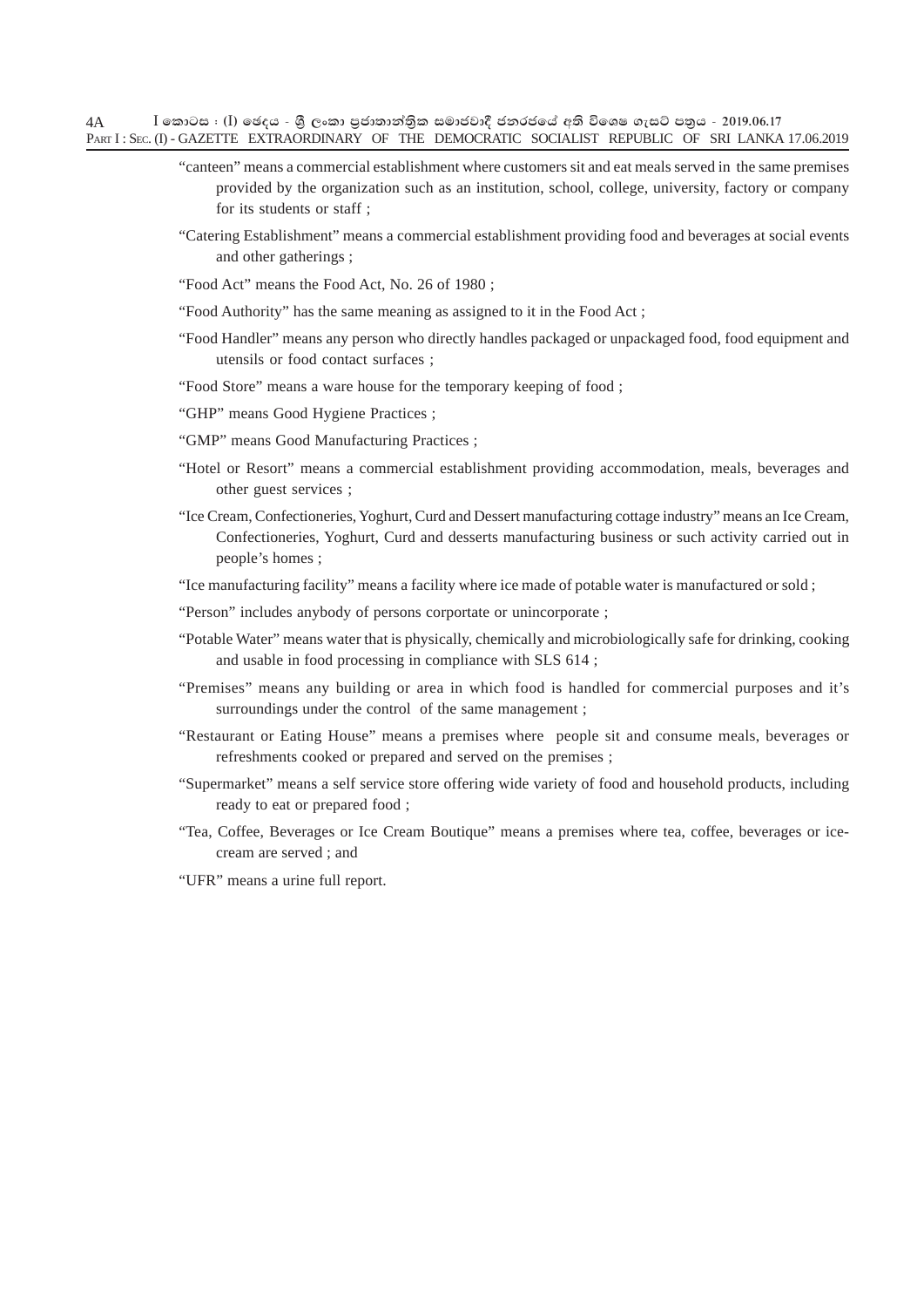#### $\rm I$  කොටස : ( $\rm I$ ) ඡෙදය - ශුී ලංකා පුජාතාන්තිුක සමාජවාදී ජනරජයේ අති විශෙෂ ගැසට් පතුය - 2019.06.17 PART I : SEC. (I) - GAZETTE EXTRAORDINARY OF THE DEMOCRATIC SOCIALIST REPUBLIC OF SRI LANKA 17.06.2019 5A

#### SCHEDULE I

(Regulations 2, 8 and 10)

### **Application for the certificate of registration of a Food Premises**

Serial Number of the Application (*Office use only*)

|                | Part I<br><b>Identification Details</b>                                  |                                               |  |  |  |  |  |  |  |
|----------------|--------------------------------------------------------------------------|-----------------------------------------------|--|--|--|--|--|--|--|
|                | For Limited Company, Unlimited Company or a Company limited by guarantee |                                               |  |  |  |  |  |  |  |
| $\mathbf{1}$   | Name of the company                                                      |                                               |  |  |  |  |  |  |  |
| $\overline{2}$ | Address of Company                                                       |                                               |  |  |  |  |  |  |  |
|                | (Please attach a map showing access)                                     |                                               |  |  |  |  |  |  |  |
| $\overline{3}$ | <b>Company Registration Number</b>                                       |                                               |  |  |  |  |  |  |  |
| $\overline{4}$ | Name of the premises                                                     |                                               |  |  |  |  |  |  |  |
|                | (If different from above)                                                |                                               |  |  |  |  |  |  |  |
| 5              | Address of premises                                                      |                                               |  |  |  |  |  |  |  |
|                |                                                                          | For Individually owned Private Establishments |  |  |  |  |  |  |  |
| 6              | Name of the premises                                                     |                                               |  |  |  |  |  |  |  |
| 7              | Address of the premises                                                  |                                               |  |  |  |  |  |  |  |
|                | (Please attach a map showing access)                                     |                                               |  |  |  |  |  |  |  |
|                |                                                                          | <b>Contact Details</b>                        |  |  |  |  |  |  |  |
| 8              | Name of the Applicant                                                    |                                               |  |  |  |  |  |  |  |
| 9              | Position of the Applicant                                                |                                               |  |  |  |  |  |  |  |
| 10             | Telephone (fixed line)                                                   |                                               |  |  |  |  |  |  |  |
| 11             | Telephone (mobile)                                                       |                                               |  |  |  |  |  |  |  |
| 12             | E-mail address (if any)                                                  |                                               |  |  |  |  |  |  |  |
| 13             | Category of the premises                                                 | <b>ABCDEFGHIJ</b>                             |  |  |  |  |  |  |  |
|                | (Please refer to instructions before filling)                            |                                               |  |  |  |  |  |  |  |
|                | Circle the relevant letter                                               |                                               |  |  |  |  |  |  |  |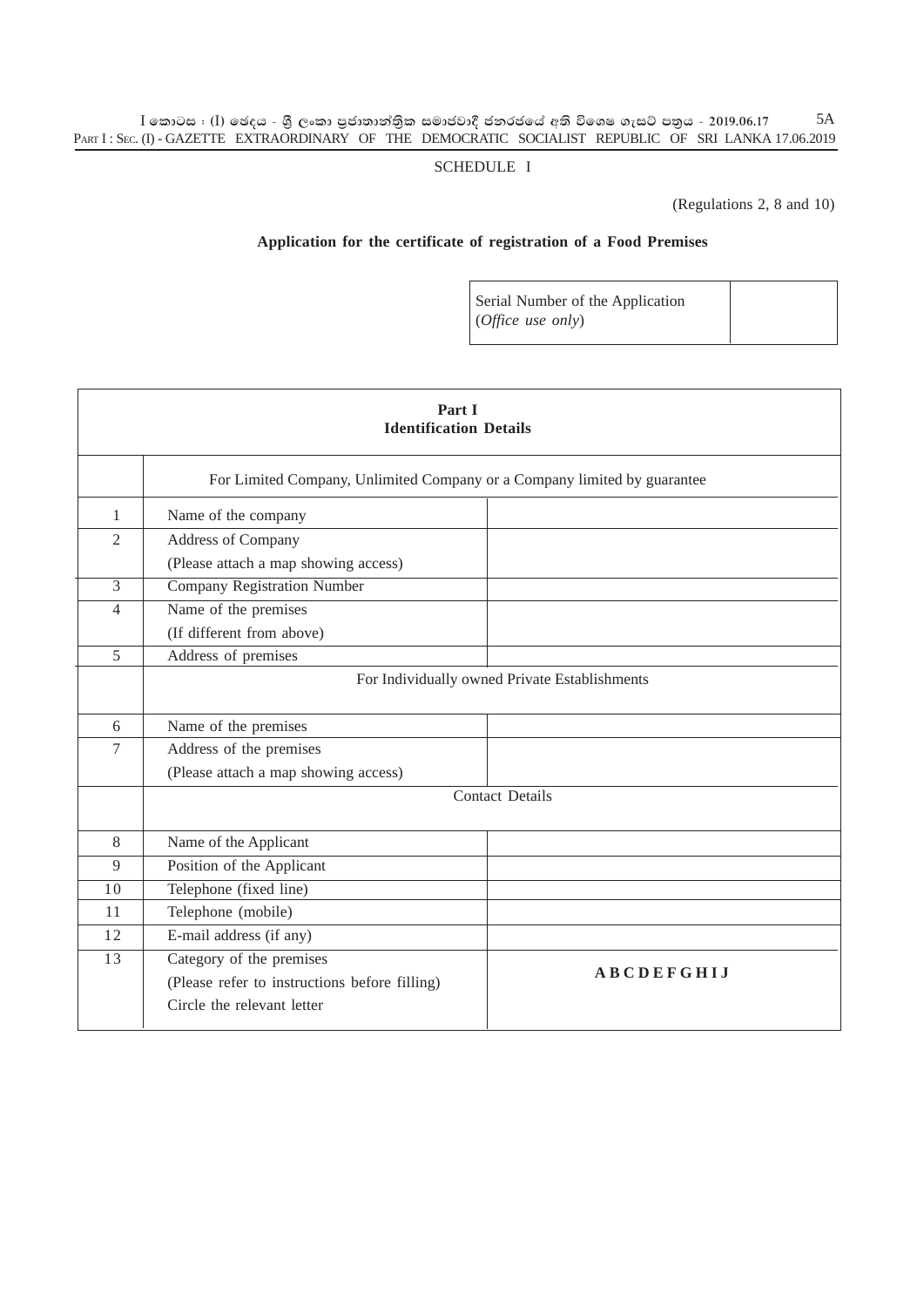| Part II<br><b>Details of Food Handlers</b> |                                                               |          |       |     |                           |                                   |                                                        |  |  |
|--------------------------------------------|---------------------------------------------------------------|----------|-------|-----|---------------------------|-----------------------------------|--------------------------------------------------------|--|--|
|                                            | To be filled by the Applicant                                 |          |       |     |                           |                                   |                                                        |  |  |
| Serial<br>No.                              | Name                                                          | Position | $Age$ | Sex | Duration of<br>Employment | Whether<br>trained<br>$(Fes/No)*$ | Personal<br>medical<br>examination done<br>$(Fes/No)*$ |  |  |
| $\mathbf{1}$                               |                                                               |          |       |     |                           |                                   |                                                        |  |  |
| $\overline{2}$                             |                                                               |          |       |     |                           |                                   |                                                        |  |  |
| 3                                          |                                                               |          |       |     |                           |                                   |                                                        |  |  |
| $\overline{4}$                             |                                                               |          |       |     |                           |                                   |                                                        |  |  |
| 5                                          |                                                               |          |       |     |                           |                                   |                                                        |  |  |
| $6\,$                                      |                                                               |          |       |     |                           |                                   |                                                        |  |  |
| $\boldsymbol{7}$                           |                                                               |          |       |     |                           |                                   |                                                        |  |  |
| $8\,$                                      |                                                               |          |       |     |                           |                                   |                                                        |  |  |
| $\overline{9}$                             |                                                               |          |       |     |                           |                                   |                                                        |  |  |
| 10                                         |                                                               |          |       |     |                           |                                   |                                                        |  |  |
| 11                                         |                                                               |          |       |     |                           |                                   |                                                        |  |  |
| 12                                         |                                                               |          |       |     |                           |                                   |                                                        |  |  |
| 13                                         |                                                               |          |       |     |                           |                                   |                                                        |  |  |
| 14                                         |                                                               |          |       |     |                           |                                   |                                                        |  |  |
| 15                                         |                                                               |          |       |     |                           |                                   |                                                        |  |  |
| 16                                         |                                                               |          |       |     |                           |                                   |                                                        |  |  |
| 17                                         |                                                               |          |       |     |                           |                                   |                                                        |  |  |
| 18                                         |                                                               |          |       |     |                           |                                   |                                                        |  |  |
| 19                                         |                                                               |          |       |     |                           |                                   |                                                        |  |  |
| 20                                         |                                                               |          |       |     |                           |                                   |                                                        |  |  |
| $2\sqrt{1}$                                |                                                               |          |       |     |                           |                                   |                                                        |  |  |
| $2\sqrt{2}$                                |                                                               |          |       |     |                           |                                   |                                                        |  |  |
| 23                                         |                                                               |          |       |     |                           |                                   |                                                        |  |  |
| 24                                         |                                                               |          |       |     |                           |                                   |                                                        |  |  |
| 25                                         |                                                               |          |       |     |                           |                                   |                                                        |  |  |
| * Check records                            |                                                               |          |       |     |                           |                                   |                                                        |  |  |
|                                            | If this space is not enough please attach a<br>separate sheet |          |       |     |                           |                                   |                                                        |  |  |

 $\rm I$  කොටස : ( $\rm I$ ) ඡෙදය - ශුී ලංකා පුජාතාන්තිුක සමාජවාදී ජනරජයේ අති විශෙෂ ගැසට් පතුය - 2019.06.17 PART I : SEC. (I) - GAZETTE EXTRAORDINARY OF THE DEMOCRATIC SOCIALIST REPUBLIC OF SRI LANKA 17.06.2019 6A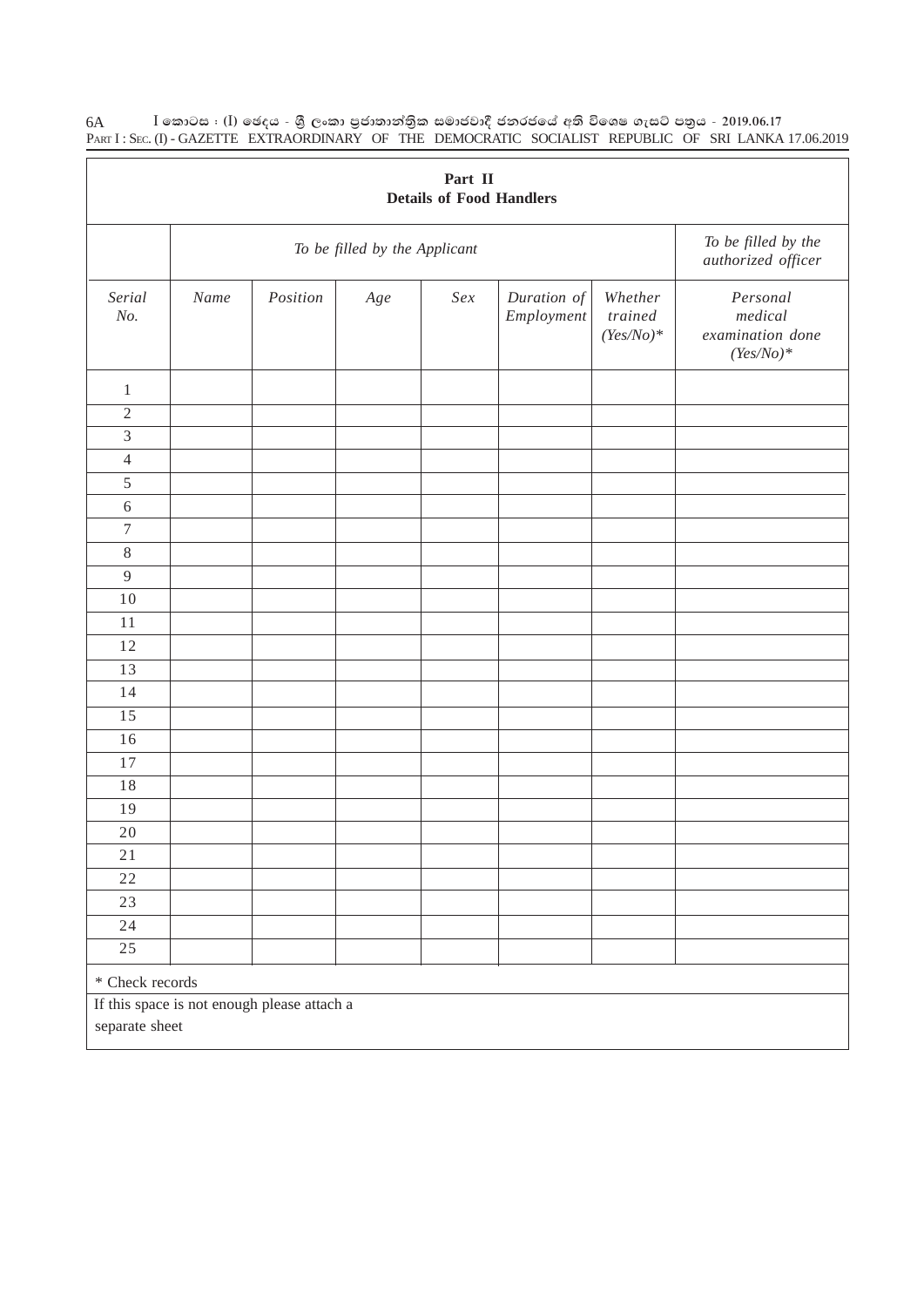$\rm I$  කොටස : ( $\rm I$ ) ඡෙදය - ශුී ලංකා පුජාතාන්තිුක සමාජවාදී ජනරජයේ අති විශෙෂ ගැසට් පතුය - 2019.06.17 PART I : SEC. (I) - GAZETTE EXTRAORDINARY OF THE DEMOCRATIC SOCIALIST REPUBLIC OF SRI LANKA 17.06.2019 7A

|                | Part III<br><b>Premises</b>                                                                                                                |                                                                                                                                   |                |  |                                                       |                                                           |                                                                       |  |  |  |
|----------------|--------------------------------------------------------------------------------------------------------------------------------------------|-----------------------------------------------------------------------------------------------------------------------------------|----------------|--|-------------------------------------------------------|-----------------------------------------------------------|-----------------------------------------------------------------------|--|--|--|
|                |                                                                                                                                            | To be filled by the applicant<br>(whether steps have been taken<br>by the applicant to ensure the<br>compliance of the following) |                |  | 1st visit (To be filled by the<br>authorized officer) | 2nd visit (To be fillied by<br>the<br>authorized officer) |                                                                       |  |  |  |
|                |                                                                                                                                            | Yes                                                                                                                               | N <sub>O</sub> |  |                                                       |                                                           | Satisfactory <i>Unsatisfactory</i> Satisfactory <i>Unsatisfactory</i> |  |  |  |
| $\mathbf{1}$   | Premises clear of<br>weeds, grass and<br>litter                                                                                            |                                                                                                                                   |                |  |                                                       |                                                           |                                                                       |  |  |  |
| $\mathfrak{2}$ | Free from stagnant<br>water on the ground                                                                                                  |                                                                                                                                   |                |  |                                                       |                                                           |                                                                       |  |  |  |
| $\mathfrak{Z}$ | Quality and safety<br>of water supply                                                                                                      |                                                                                                                                   |                |  |                                                       |                                                           |                                                                       |  |  |  |
| $\overline{4}$ | Maintanance of<br>floors, walls,<br>ceilings, windows<br>and screens and<br>their cleanliness                                              |                                                                                                                                   |                |  |                                                       |                                                           |                                                                       |  |  |  |
| 5              | Measures in place<br>to keep out insects                                                                                                   |                                                                                                                                   |                |  |                                                       |                                                           |                                                                       |  |  |  |
| 6              | Doors to the food<br>handling area<br>adequately sealed                                                                                    |                                                                                                                                   |                |  |                                                       |                                                           |                                                                       |  |  |  |
| 7              | In areas where food<br>is exposed, holes<br>and cracks been<br>filled so as not to<br>provide hiding<br>places or entry<br>points for pets |                                                                                                                                   |                |  |                                                       |                                                           |                                                                       |  |  |  |
| 8              | No signs of leaks in<br>the roof, sky lights,<br>windows screens or<br>overhead piping in<br>areas where food is<br>exposed                |                                                                                                                                   |                |  |                                                       |                                                           |                                                                       |  |  |  |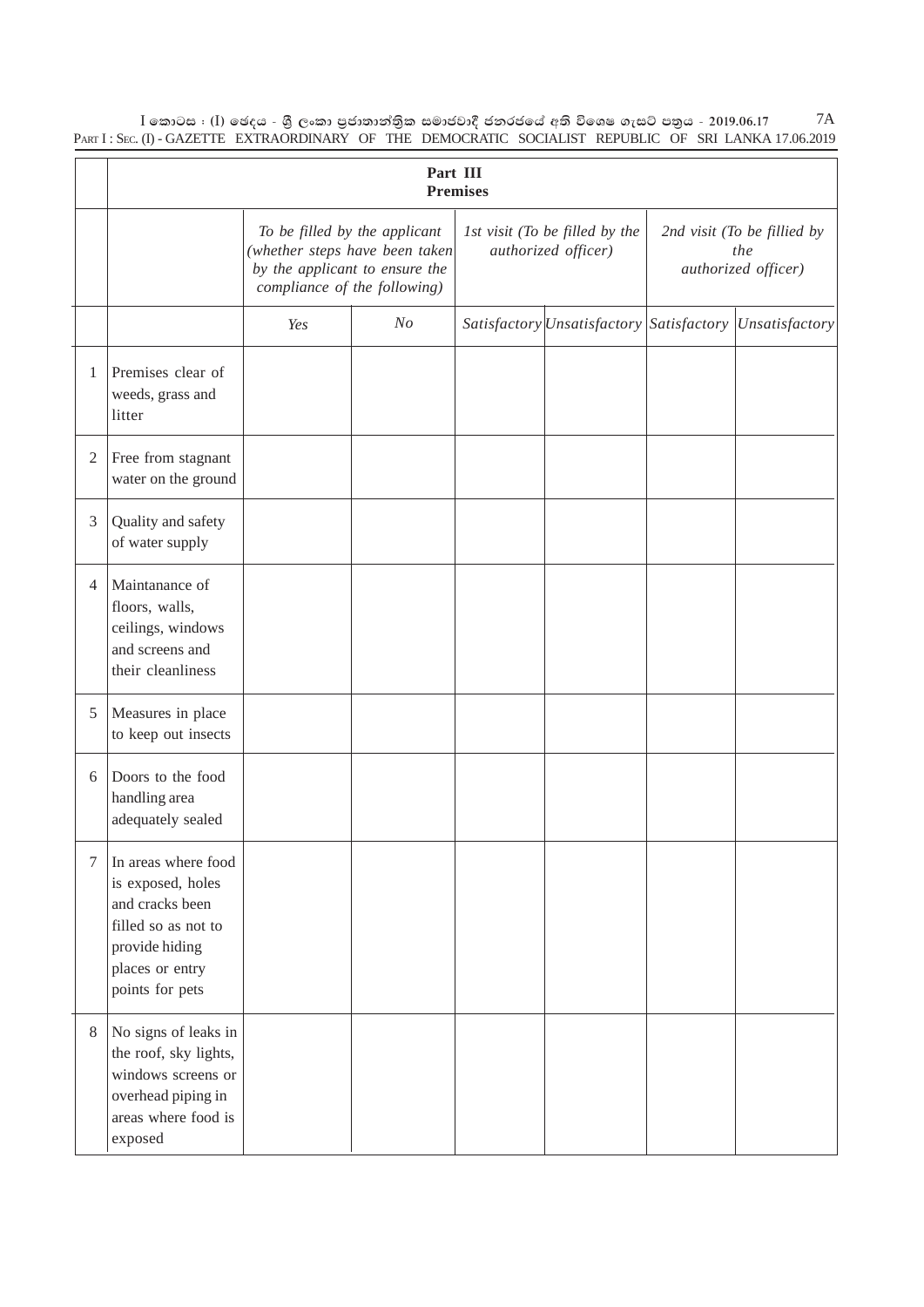|    |                                                                                                                                                                                 | Part III (Contd.)<br><b>Premises</b>                                                                                             |                |  |                                                       |                                                           |                                                                |  |  |  |  |  |
|----|---------------------------------------------------------------------------------------------------------------------------------------------------------------------------------|----------------------------------------------------------------------------------------------------------------------------------|----------------|--|-------------------------------------------------------|-----------------------------------------------------------|----------------------------------------------------------------|--|--|--|--|--|
|    |                                                                                                                                                                                 | To be filled by the applicant<br>(whether steps have been taken<br>by the applicant to ensure the<br>compliance of the following |                |  | 1st visit (To be filled by the<br>authorized officer) | 2nd visit (To be fillied by<br>the<br>authorized officer) |                                                                |  |  |  |  |  |
|    |                                                                                                                                                                                 | Yes                                                                                                                              | N <sub>O</sub> |  |                                                       |                                                           | Satisfactory <i>Unsatisfactory Satisfactory Unsatisfactory</i> |  |  |  |  |  |
| 9  | In areas where<br>foods is exposed,<br>the overhead lights<br>covered with<br>shields to prevent<br>contamination of<br>products by broken<br>glass in case the<br>lamps burst. |                                                                                                                                  |                |  |                                                       |                                                           |                                                                |  |  |  |  |  |
| 10 | No evidence of the<br>presence of<br>domestic animals<br>or any pets                                                                                                            |                                                                                                                                  |                |  |                                                       |                                                           |                                                                |  |  |  |  |  |
| 11 | Cleanliness of<br>workers' restrooms                                                                                                                                            |                                                                                                                                  |                |  |                                                       |                                                           |                                                                |  |  |  |  |  |
| 12 | Cleanliness of<br>toilets                                                                                                                                                       |                                                                                                                                  |                |  |                                                       |                                                           |                                                                |  |  |  |  |  |
| 13 | Hand-washing<br>facilities and hand<br>drying facilities<br>provided                                                                                                            |                                                                                                                                  |                |  |                                                       |                                                           |                                                                |  |  |  |  |  |
| 14 | Pest control<br>activities                                                                                                                                                      |                                                                                                                                  |                |  |                                                       |                                                           |                                                                |  |  |  |  |  |
| 15 | Storing of pesticide<br>applicators                                                                                                                                             |                                                                                                                                  |                |  |                                                       |                                                           |                                                                |  |  |  |  |  |
| 16 | Cleanliness of<br>waste bins                                                                                                                                                    |                                                                                                                                  |                |  |                                                       |                                                           |                                                                |  |  |  |  |  |
| 17 | Lighting                                                                                                                                                                        |                                                                                                                                  |                |  |                                                       |                                                           |                                                                |  |  |  |  |  |
| 18 | Availability of a<br>smoke hood                                                                                                                                                 |                                                                                                                                  |                |  |                                                       |                                                           |                                                                |  |  |  |  |  |
| 19 | Toilet facilities<br>provided for<br>customers                                                                                                                                  |                                                                                                                                  |                |  |                                                       |                                                           |                                                                |  |  |  |  |  |

 $\rm I$  කොටස : ( $\rm I$ ) ඡෙදය - ශුී ලංකා පුජාතාන්තිුක සමාජවාදී ජනරජයේ අති විශෙෂ ගැසට් පතුය - 2019.06.17 PART I : SEC. (I) - GAZETTE EXTRAORDINARY OF THE DEMOCRATIC SOCIALIST REPUBLIC OF SRI LANKA 17.06.2019 8A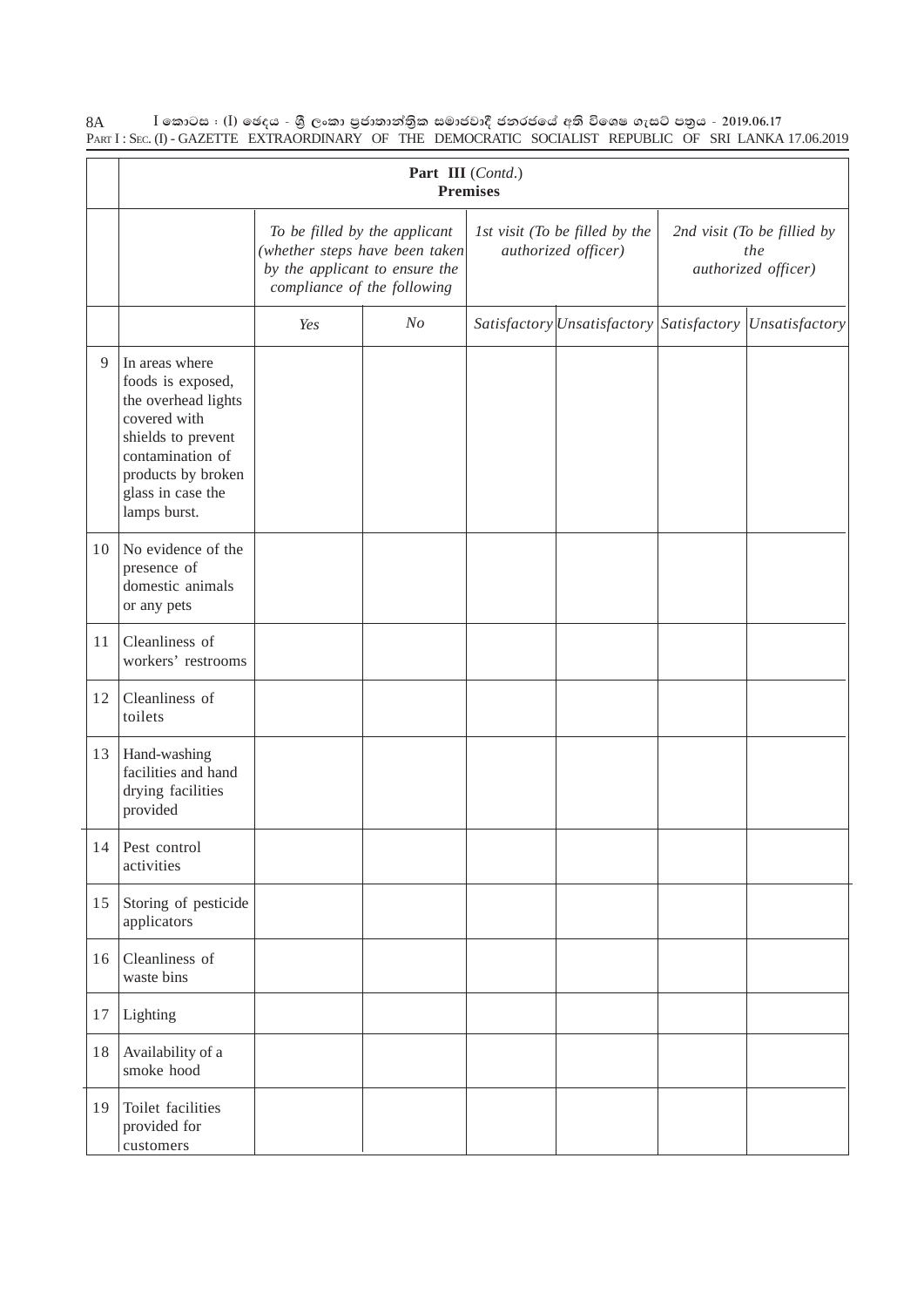$\rm I$  කොටස : ( $\rm I$ ) ඡෙදය - ශුී ලංකා පුජාතාන්තිුක සමාජවාදී ජනරජයේ අති විශෙෂ ගැසට් පතුය - 2019.06.17 PART I : SEC. (I) - GAZETTE EXTRAORDINARY OF THE DEMOCRATIC SOCIALIST REPUBLIC OF SRI LANKA 17.06.2019 9A

|    | Part III (Contd.)<br><b>Premises</b>                                  |                                                                                                                                    |         |  |                                                       |                                                           |                                                                |  |  |  |
|----|-----------------------------------------------------------------------|------------------------------------------------------------------------------------------------------------------------------------|---------|--|-------------------------------------------------------|-----------------------------------------------------------|----------------------------------------------------------------|--|--|--|
|    |                                                                       | To be filled by the applicant<br>(whether steps have been taken)<br>by the applicant to ensure the<br>compliance of the following) |         |  | 1st visit (To be filled by the<br>authorized officer) | 2nd visit (To be fillied by<br>the<br>authorized officer) |                                                                |  |  |  |
|    |                                                                       | Yes                                                                                                                                | $N_{O}$ |  |                                                       |                                                           | Satisfactory <i>Unsatisfactory Satisfactory Unsatisfactory</i> |  |  |  |
| 20 | Hand washing<br>facilities available<br>for customers                 |                                                                                                                                    |         |  |                                                       |                                                           |                                                                |  |  |  |
| 21 | Paper serviettes<br>(not printed papers)<br>provided for<br>customers |                                                                                                                                    |         |  |                                                       |                                                           |                                                                |  |  |  |
| 22 | Liquid waste is<br>properly disposed<br>of                            |                                                                                                                                    |         |  |                                                       |                                                           |                                                                |  |  |  |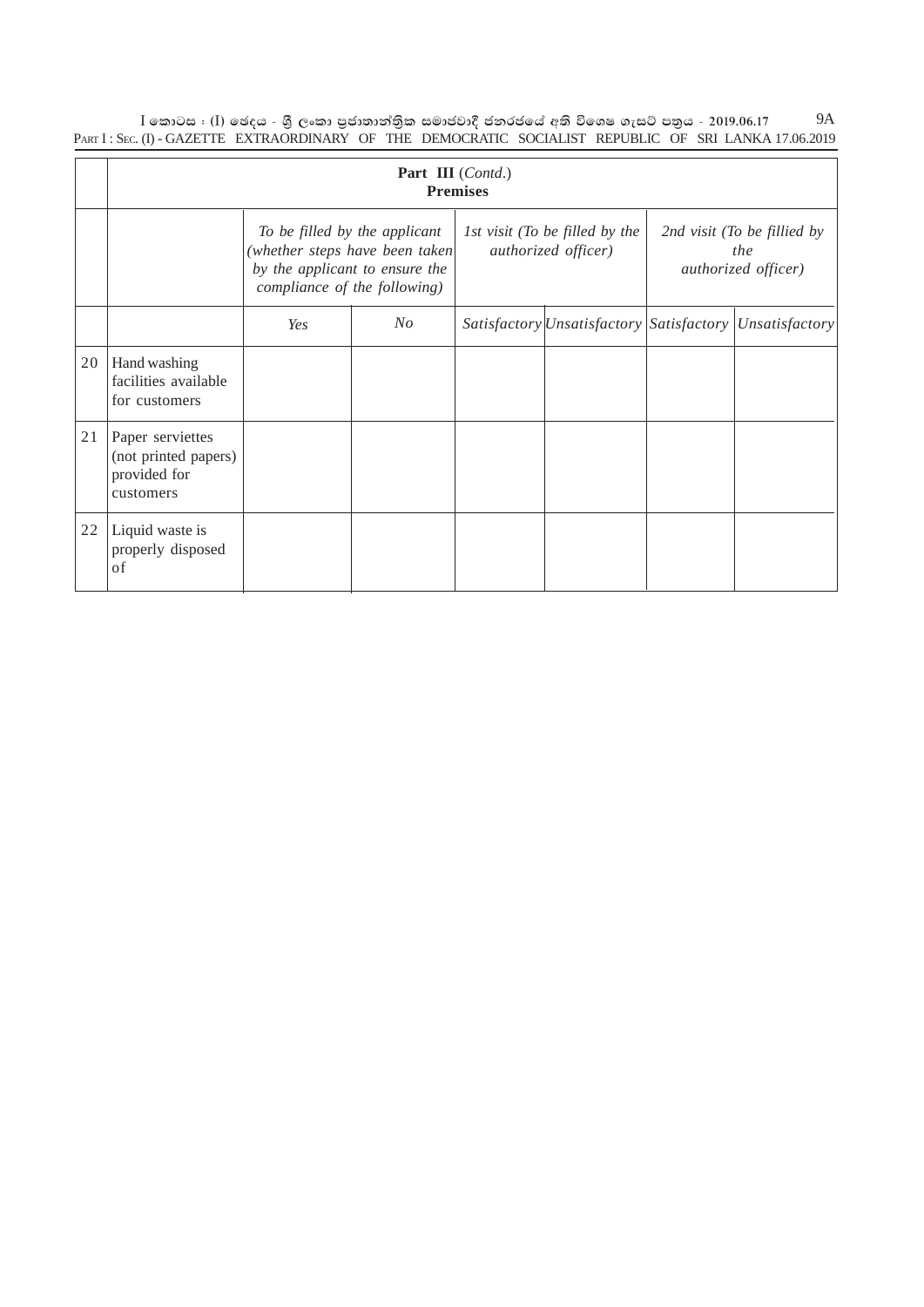|                |                                                                                                                                                           | Part IV | <b>Equipment and Containers</b>                                                                                                            |     |                                                          |                                                          |         |
|----------------|-----------------------------------------------------------------------------------------------------------------------------------------------------------|---------|--------------------------------------------------------------------------------------------------------------------------------------------|-----|----------------------------------------------------------|----------------------------------------------------------|---------|
|                |                                                                                                                                                           |         | To be filled by the<br>applicant<br>(whether steps have<br>been taken by the<br>applicant to ensure<br>the compliance of the<br>following) |     | 1st visit (to be filled<br>by the authorized<br>offset() | 2nd visit (To be filled<br>by the authorized<br>officer) |         |
|                |                                                                                                                                                           | Yes     | $N_{O}$                                                                                                                                    | Yes | $N_{O}$                                                  | Yes                                                      | $N_{O}$ |
| 1              | All the equipment and containers that<br>come into contact with food are of food<br>grade.                                                                |         |                                                                                                                                            |     |                                                          |                                                          |         |
| $\overline{2}$ | Take away food is wrapped or packeted in<br>food grade materials                                                                                          |         |                                                                                                                                            |     |                                                          |                                                          |         |
| 3              | Whether polythene or plastic sheets or<br>containers are used for steaming, baking,<br>or in any form of heating                                          |         |                                                                                                                                            |     |                                                          |                                                          |         |
| $\overline{4}$ | All equipment and containers that come<br>in contact with food are cleaned and<br>sanitized as often as necessary to prevent<br>contamination of the food |         |                                                                                                                                            |     |                                                          |                                                          |         |
| 5              | Is there a build-up of food or other<br>material on the equipment ? (rust, sludge)                                                                        |         |                                                                                                                                            |     |                                                          |                                                          |         |
| 6              | Is there any seepage of cleaning solvents<br>or lubricants on equipment, which can<br>contaminate foods?                                                  |         |                                                                                                                                            |     |                                                          |                                                          |         |
| 7              | Is the equipment hard to disassemble for<br>clean-up and inspection?                                                                                      |         |                                                                                                                                            |     |                                                          |                                                          |         |
| 8              | Are there food and other debris collected<br>in and around in machinery where nests of<br>insects and bacteria could form?                                |         |                                                                                                                                            |     |                                                          |                                                          |         |
| 9              | Are there dusty, damaged, faded or<br>discoloured food containers in the<br>premises ?                                                                    |         |                                                                                                                                            |     |                                                          |                                                          |         |
| 10             | Are the working platforms or table tops<br>suitable for such purpose ? (preferably<br>stainless steel)                                                    |         |                                                                                                                                            |     |                                                          |                                                          |         |
| 11             | Adequate numbers of tongs available                                                                                                                       |         |                                                                                                                                            |     |                                                          |                                                          |         |

 $\rm I$  කොටස : ( $\rm I$ ) ඡෙදය - ශුී ලංකා පුජාතාන්තිුක සමාජවාදී ජනරජයේ අති විශෙෂ ගැසට් පතුය - 2019.06.17 PART I : SEC. (I) - GAZETTE EXTRAORDINARY OF THE DEMOCRATIC SOCIALIST REPUBLIC OF SRI LANKA 17.06.2019 10A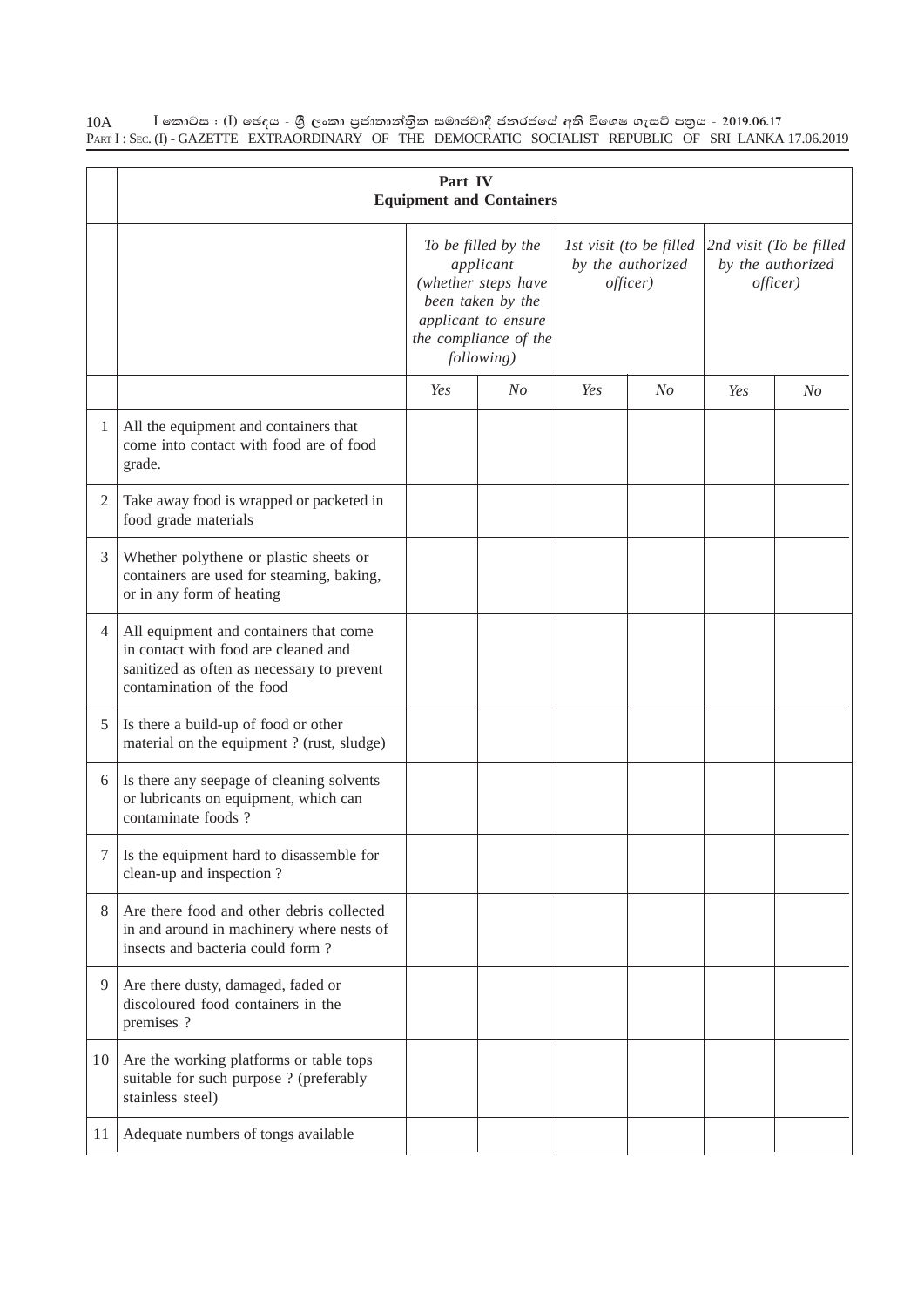$\rm I$  කොටස : ( $\rm I$ ) ඡෙදය - ශුී ලංකා පුජාතාන්තිුක සමාජවාදී ජනරජයේ අති විශෙෂ ගැසට් පතුය - 2019.06.17 PART I : SEC. (I) - GAZETTE EXTRAORDINARY OF THE DEMOCRATIC SOCIALIST REPUBLIC OF SRI LANKA 17.06.2019 11A

|                | Part V<br><b>Processes</b>                                                                                                                                                       |                                                                                                                                            |                |                                                          |                |                                                          |                |  |  |
|----------------|----------------------------------------------------------------------------------------------------------------------------------------------------------------------------------|--------------------------------------------------------------------------------------------------------------------------------------------|----------------|----------------------------------------------------------|----------------|----------------------------------------------------------|----------------|--|--|
|                |                                                                                                                                                                                  | To be filled by the<br>applicant<br>(whether steps have<br>been taken by the<br>applicant to ensure<br>the compliance of the<br>following) |                | 1st visit (to be filled<br>by the authorized<br>officer) |                | 2nd visit (To be filled<br>by the authorized<br>officer) |                |  |  |
|                |                                                                                                                                                                                  | Yes                                                                                                                                        | N <sub>O</sub> | Yes                                                      | N <sub>O</sub> | Yes                                                      | N <sub>O</sub> |  |  |
| 1              | The employees wear proper hair covering,<br>beard covering, face masks, disposable<br>gloves, clean protective clothes and foot<br>wear while directly handling food<br>products |                                                                                                                                            |                |                                                          |                |                                                          |                |  |  |
| $\overline{c}$ | The employees do not wear jewelery,<br>rings, watches, fingernail polish or<br>plasters or bandages while directly<br>handing food products.                                     |                                                                                                                                            |                |                                                          |                |                                                          |                |  |  |
| 3              | The employees wash and sanitize their<br>hands after each visit to the toilet                                                                                                    |                                                                                                                                            |                |                                                          |                |                                                          |                |  |  |
| 4              | Hand washing facility is used when their<br>hands become soiled or contaminated                                                                                                  |                                                                                                                                            |                |                                                          |                |                                                          |                |  |  |
| 5              | Food handlers maintain good personal<br>hygienic practices                                                                                                                       |                                                                                                                                            |                |                                                          |                |                                                          |                |  |  |
| 6              | Visitors wear proper outfits and hair nets<br>when entering the food processing area                                                                                             |                                                                                                                                            |                |                                                          |                |                                                          |                |  |  |
| 7              | The traffic within the plant controlled to<br>prevent cross contamination of the<br>production area                                                                              |                                                                                                                                            |                |                                                          |                |                                                          |                |  |  |
| 8              | The food handlers are aware of the<br>reasons why they should follow the above<br>precautions                                                                                    |                                                                                                                                            |                |                                                          |                |                                                          |                |  |  |
| 9              | Training of food handlers covers GHP and<br><b>GMP</b>                                                                                                                           |                                                                                                                                            |                |                                                          |                |                                                          |                |  |  |
| 10             | Are food products stored on pallets and<br>are at least eighteen inches away from the<br>walls?                                                                                  |                                                                                                                                            |                |                                                          |                |                                                          |                |  |  |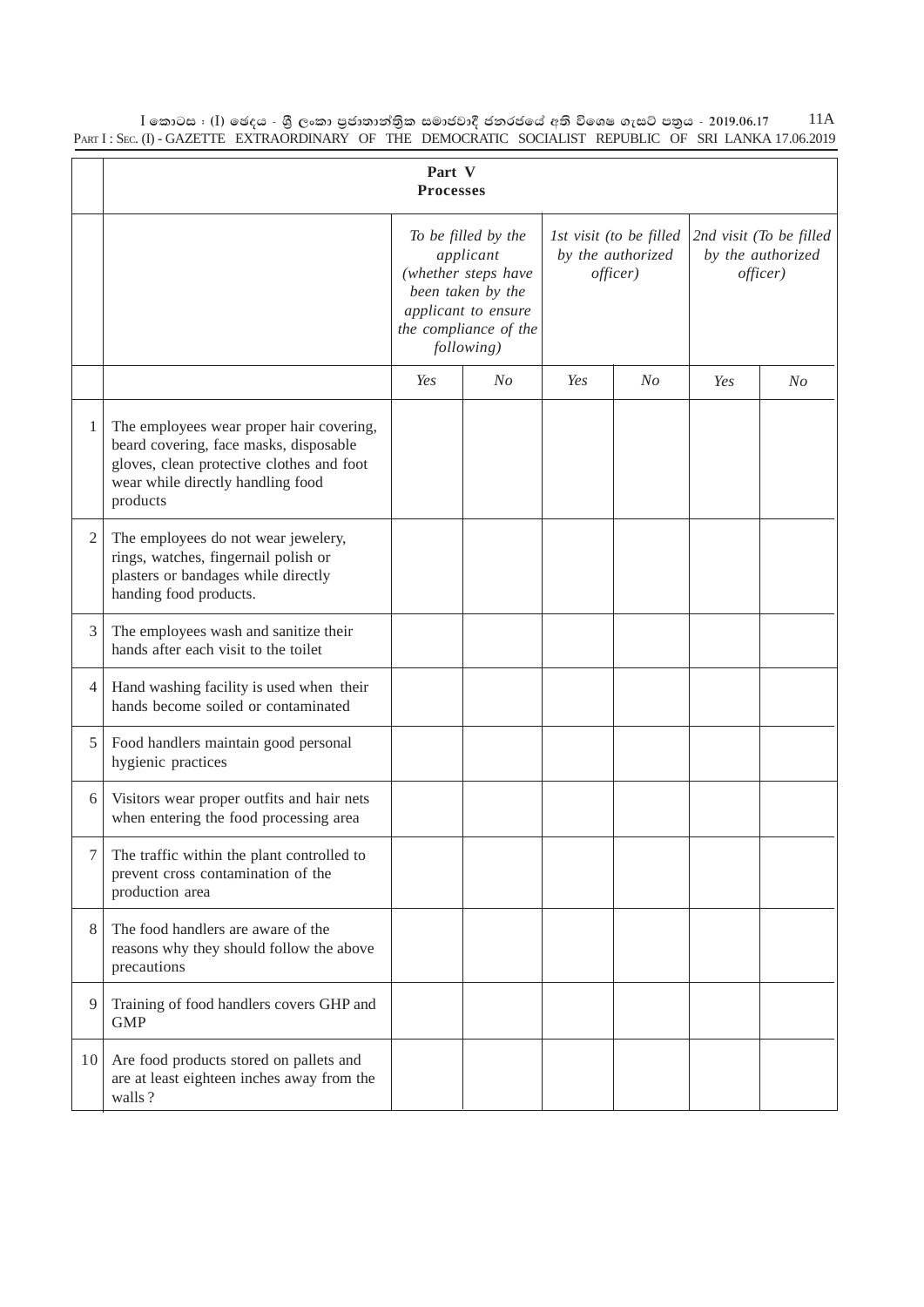|    |                                                                                                                                                              | Part V (Contd.)<br><b>Processes</b>                                                                                                        |                |                                                          |                |                                                          |         |
|----|--------------------------------------------------------------------------------------------------------------------------------------------------------------|--------------------------------------------------------------------------------------------------------------------------------------------|----------------|----------------------------------------------------------|----------------|----------------------------------------------------------|---------|
|    |                                                                                                                                                              | To be filled by the<br>applicant<br>(whether steps have<br>been taken by the<br>applicant to ensure<br>the compliance of the<br>following) |                | 1st visit (to be filled<br>by the authorized<br>offset() |                | 2nd visit (To be filled<br>by the authorized<br>officer) |         |
|    |                                                                                                                                                              | Yes                                                                                                                                        | N <sub>O</sub> | Yes                                                      | N <sub>O</sub> | Yes                                                      | $N_{O}$ |
| 11 | Are products stored on a first-in, first-out<br>(FIFO) basis or any other accepted<br>method to reduce the possibility of<br>contamination through spoilage? |                                                                                                                                            |                |                                                          |                |                                                          |         |
| 12 | Are all incoming products dated to ensure<br>a proper rotation of stocks and for<br>internal tracking purposes ?                                             |                                                                                                                                            |                |                                                          |                |                                                          |         |
| 13 | Are unused materials properly resealed to<br>prevent contamination?                                                                                          |                                                                                                                                            |                |                                                          |                |                                                          |         |
| 14 | Cooked and uncooked items kept<br>separately                                                                                                                 |                                                                                                                                            |                |                                                          |                |                                                          |         |
| 15 | Ice is made from potable water                                                                                                                               |                                                                                                                                            |                |                                                          |                |                                                          |         |
| 16 | Only permitted food additives are used in<br>permitted amounts                                                                                               |                                                                                                                                            |                |                                                          |                |                                                          |         |
| 17 | (a) leftover food is re-used as hygiene<br>regulations<br>(b) whether cooking oil is reused ? if                                                             |                                                                                                                                            |                |                                                          |                |                                                          |         |
|    | so, for how many times?                                                                                                                                      |                                                                                                                                            |                |                                                          |                |                                                          |         |
| 18 | Refrigerated food items are marked with<br>the date                                                                                                          |                                                                                                                                            |                |                                                          |                |                                                          |         |

 $\rm I$  කොටස : ( $\rm I$ ) ඡෙදය - ශුී ලංකා පුජාතාන්තිුක සමාජවාදී ජනරජයේ අති විශෙෂ ගැසට් පතුය - 2019.06.17 PART I : SEC. (I) - GAZETTE EXTRAORDINARY OF THE DEMOCRATIC SOCIALIST REPUBLIC OF SRI LANKA 17.06.2019 12A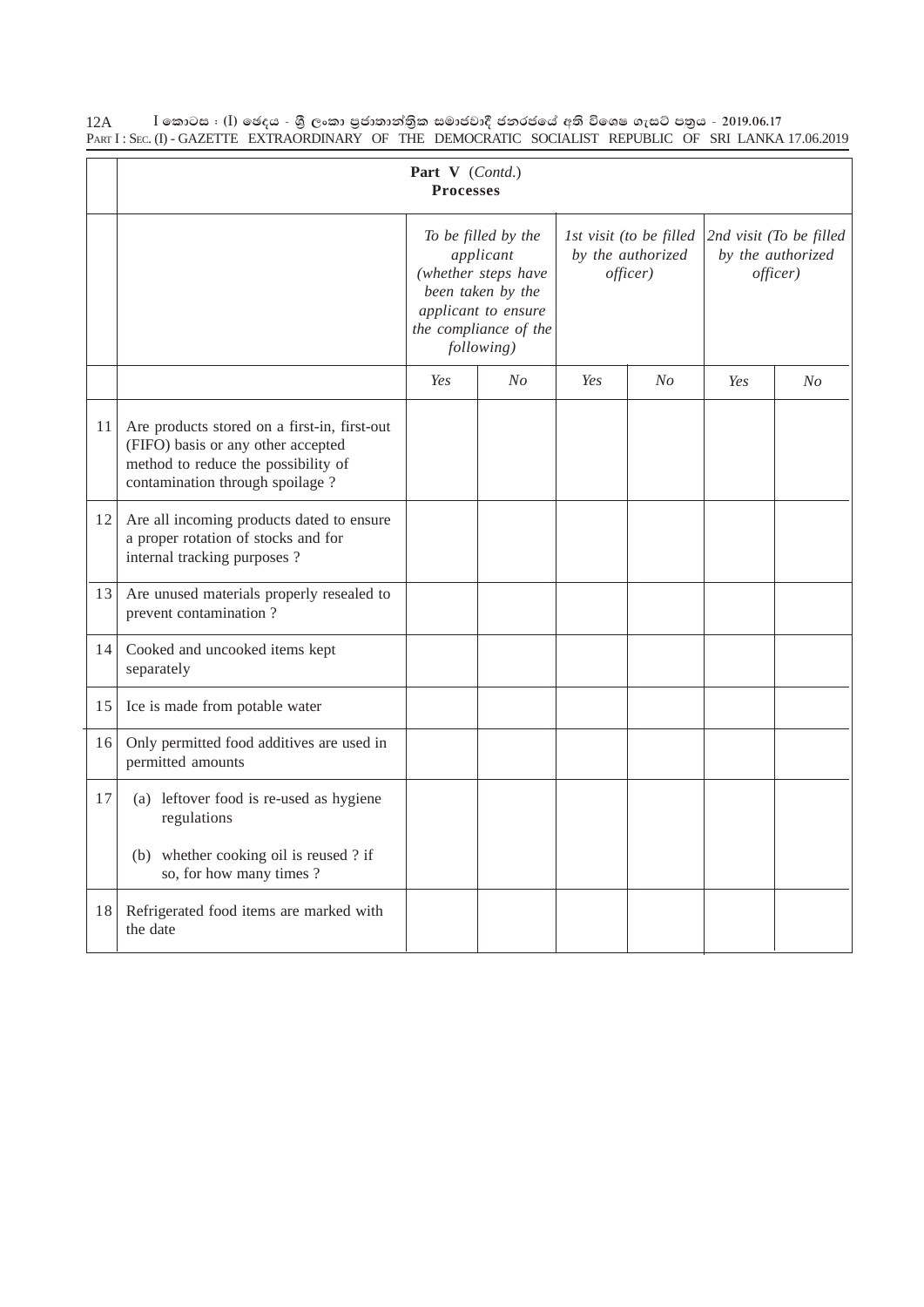| l කොටස : (I) ඡෙදය - ශුී ලංකා පුජාතාන්තික සමාජවාදී ජනරජයේ අති විශෙෂ ගැසට් පතුය - 2019.06.17            |  |  |  |  |  |  | 13A |
|-------------------------------------------------------------------------------------------------------|--|--|--|--|--|--|-----|
| PART I: SEC. (I) - GAZETTE EXTRAORDINARY OF THE DEMOCRATIC SOCIALIST REPUBLIC OF SRI LANKA 17.06.2019 |  |  |  |  |  |  |     |

|                | Part VI<br>Documentation checklist (To be filled by the authorized officer) |           |               |         |  |  |  |  |  |  |
|----------------|-----------------------------------------------------------------------------|-----------|---------------|---------|--|--|--|--|--|--|
|                |                                                                             | Available | Not Available | Remarks |  |  |  |  |  |  |
| 1              | Business registration                                                       |           |               |         |  |  |  |  |  |  |
| 2              | Ownership/Leasing document                                                  |           |               |         |  |  |  |  |  |  |
| 3              | Trade License from local authority                                          |           |               |         |  |  |  |  |  |  |
| $\overline{4}$ | Approval for the building                                                   |           |               |         |  |  |  |  |  |  |
| 5              | Valid certificates of quality (GMP, ISO etc.)                               |           |               |         |  |  |  |  |  |  |
| 6              | General Cleaning schedule                                                   |           |               |         |  |  |  |  |  |  |
| 7              | Toilet cleaning schedule                                                    |           |               |         |  |  |  |  |  |  |
| 8              | Medical certificates of all food handlers                                   |           |               |         |  |  |  |  |  |  |
| 9              | Equipment maintenance plan                                                  |           |               |         |  |  |  |  |  |  |
| 10             | Records of pest control activities                                          |           |               |         |  |  |  |  |  |  |
| 11             | Records of pesticides used                                                  |           |               |         |  |  |  |  |  |  |
| 12             | Documentation on the chemicals used in pest<br>control activities           |           |               |         |  |  |  |  |  |  |
| 13             | Pest control logs and documentation readily<br>available                    |           |               |         |  |  |  |  |  |  |
| 14             | Training programs documented and available for<br>inspection                |           |               |         |  |  |  |  |  |  |

Declaration of the Applicant :

I hereby declare that the information provided in this application and it's attachments are correct and accurate to the best of my knowledge and the relevant Food Authority may reject registration or recall registration if false information is provided or all the requested information is not provided.

I am aware that failure to fill all the responses in the application may lead to rejection of the same. I am also aware that I am bound to adhere by the directions issued by the relevant Food Authority from time to time, failing which my registration is likely to be revoked. I further acknowledge that the application fee paid along with the application is nonrefundable.

> ............................ Signature of Applicant.

Date :............................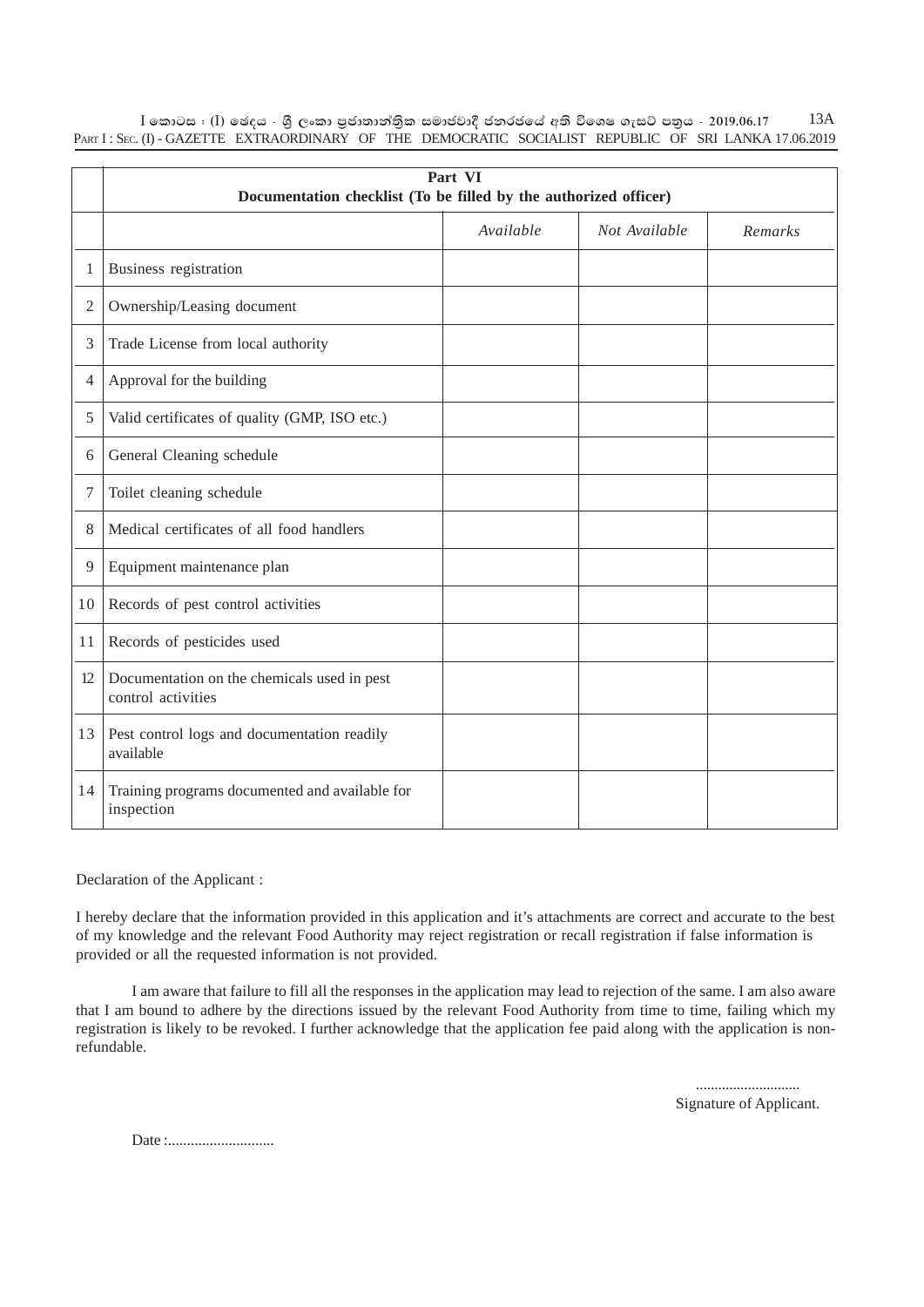14A — I කොටස : (I) ඡෙදය - ශුී ලංකා පුජාතාන්තික සමාජවාදී ජනරජයේ අති විශෙෂ ගැසට් පතුය - 2019.06.17<br>Parr I : Sec. (I) - GAZETTE EXTRAORDINARY OF THE DEMOCRATIC SOCIALIST REPUBLIC OF SRI LANKA 17.06.2019

| Part VII<br>Summary of Inspections - 1st visit |              |                |                                                                         |  |  |  |  |  |  |
|------------------------------------------------|--------------|----------------|-------------------------------------------------------------------------|--|--|--|--|--|--|
|                                                | Satisfactory | Unsatisfactory | Deficiencies to be corrected if unsatisfactory<br>(mention item number) |  |  |  |  |  |  |
| PART I                                         |              |                |                                                                         |  |  |  |  |  |  |
| PART II                                        |              |                |                                                                         |  |  |  |  |  |  |
| PART III                                       |              |                |                                                                         |  |  |  |  |  |  |
| <b>PART IV</b>                                 |              |                |                                                                         |  |  |  |  |  |  |
| <b>PART V</b>                                  |              |                |                                                                         |  |  |  |  |  |  |
| <b>PART VI</b>                                 |              |                |                                                                         |  |  |  |  |  |  |
|                                                |              |                |                                                                         |  |  |  |  |  |  |

I was informed of the findings by the Inspector

| <br>Signature of Applicant               | <br>Name of the Applicant | <br>Date |
|------------------------------------------|---------------------------|----------|
| Comments of the authorized officer       |                           |          |
|                                          |                           |          |
| Recommendation of the authorized officer |                           |          |
|                                          |                           |          |
| Signature of the authorized officer      |                           | <br>Date |
|                                          |                           |          |
| Approved/Not approved                    |                           |          |
|                                          |                           |          |

Signature of Medical Officer of Health

Date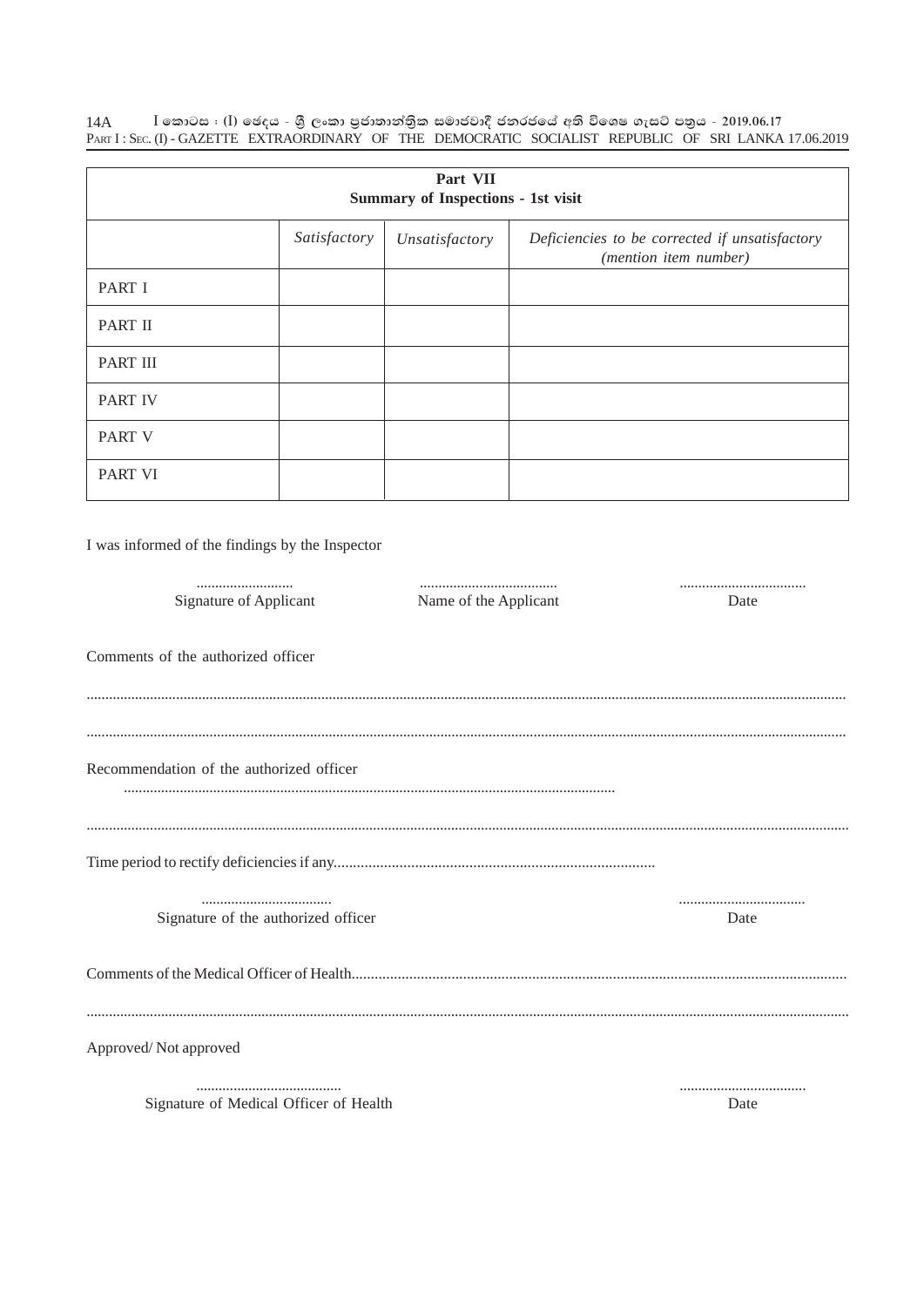| Part VIII<br><b>Summary of Inspection - 2nd visit</b> |              |                |                                                                                 |  |  |  |  |
|-------------------------------------------------------|--------------|----------------|---------------------------------------------------------------------------------|--|--|--|--|
|                                                       | Satisfactory | Unsatisfactory | Deficiencies to be corrected if unsatisfactory (mention)<br><i>item</i> number) |  |  |  |  |
| PART I                                                |              |                |                                                                                 |  |  |  |  |
| <b>PART II</b>                                        |              |                |                                                                                 |  |  |  |  |
| <b>PART III</b>                                       |              |                |                                                                                 |  |  |  |  |
| <b>PART IV</b>                                        |              |                |                                                                                 |  |  |  |  |
| <b>PART V</b>                                         |              |                |                                                                                 |  |  |  |  |
| <b>PART VI</b>                                        |              |                |                                                                                 |  |  |  |  |

I was informed of the findings by the authorized officer

| Signature of Applicant                   | Name of the Applicant | Date     |
|------------------------------------------|-----------------------|----------|
|                                          |                       |          |
| Comments of the authorized officer       |                       |          |
|                                          |                       |          |
|                                          |                       |          |
|                                          |                       |          |
| Recommendation of the authorized officer |                       |          |
|                                          |                       |          |
|                                          |                       |          |
|                                          |                       |          |
| Signature of the authorized officer      |                       | <br>Date |
|                                          |                       |          |
|                                          |                       |          |
|                                          |                       |          |
|                                          |                       |          |
| Approved/Not approved                    |                       |          |
|                                          |                       |          |
|                                          |                       |          |
| Signature of Medical Officer of Health   |                       | Date     |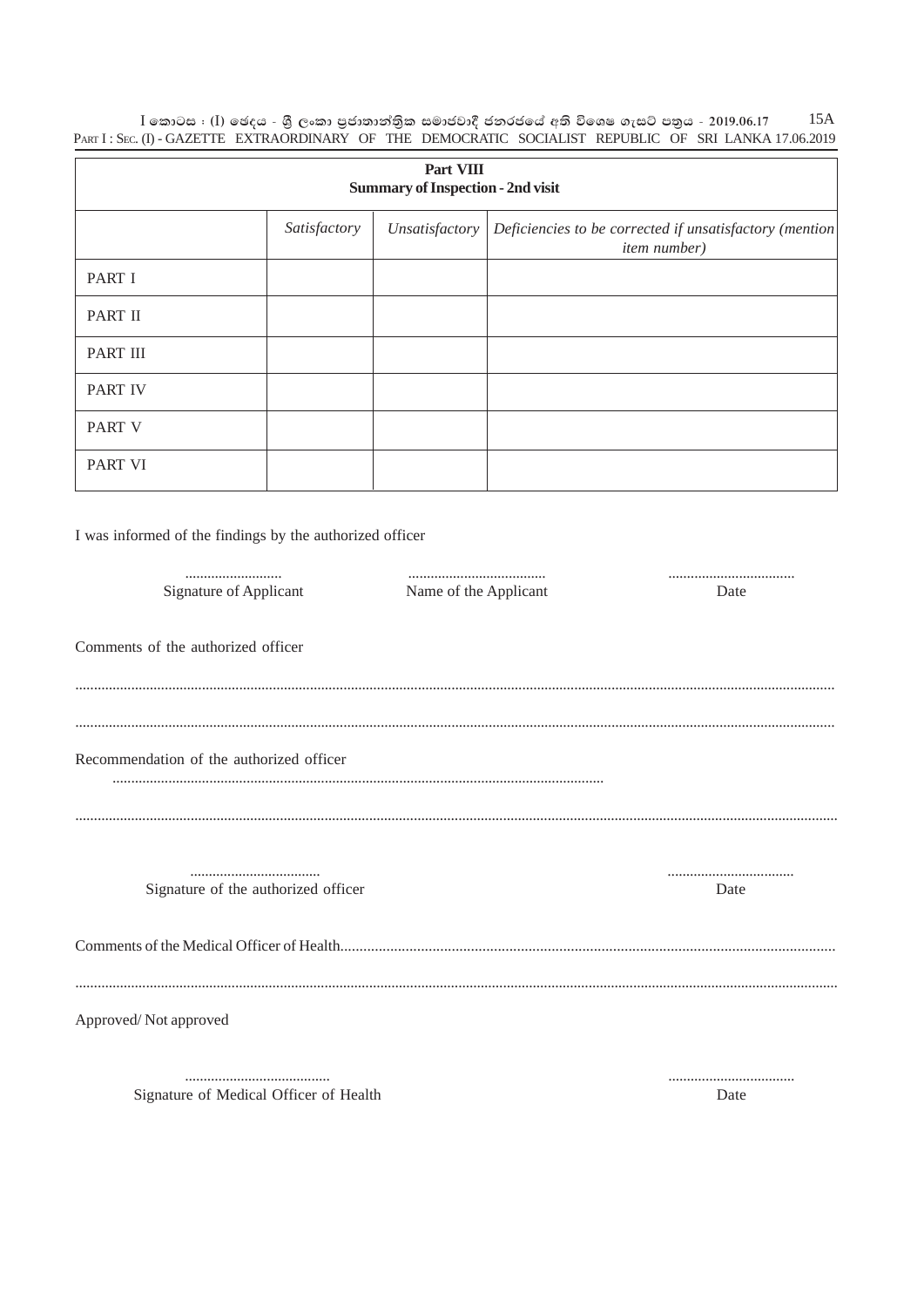#### **SCHEDULE II**

(Regulation 2 and 3)

#### **Categories of Food Premises**

A. hotel or resort ;

B. catering establishment ;

C. restaurant or eating house ;

D. ice cream, confectioneries, yoghurt, curd, dessert manufacturing cottage industry ;

E. tea, coffee, beverages, ready to serve drinks, ice cream boutique ;

F. bakery ;

G. canteen ;

H. supermarket serving ready to eat or prepared food ;

I. food store ;

J. ice manufacturing premises.

### **SCHEDULE III**

(Regulation 4)

#### **Register of Applications Received for Registration of premises under the food (Registration of Premises) Regulations**

| Serial<br>No. | Name<br>of the<br>Applicant | Date | $Received$   PHI* area | Date<br>sent to<br>$PHI^*$ | Signature<br>$MOH^{\ast}\!/$<br>$SPHI*$ | Fee<br>level | Receipt<br>No. | Date<br>of the<br>certificate<br>οf<br>registration | certificate<br>$\sigma f$<br>registration<br>Number | <i>Comments</i> |
|---------------|-----------------------------|------|------------------------|----------------------------|-----------------------------------------|--------------|----------------|-----------------------------------------------------|-----------------------------------------------------|-----------------|
|               |                             |      |                        |                            |                                         |              |                |                                                     |                                                     |                 |
|               |                             |      |                        |                            |                                         |              |                |                                                     |                                                     |                 |
|               |                             |      |                        |                            |                                         |              |                |                                                     |                                                     |                 |
|               |                             |      |                        |                            |                                         |              |                |                                                     |                                                     |                 |

\*"PHI" means Public Health Inspector,

"MOH" means Medical Officer of Health ; and

"SPHI" means Supervising Public Health Inspector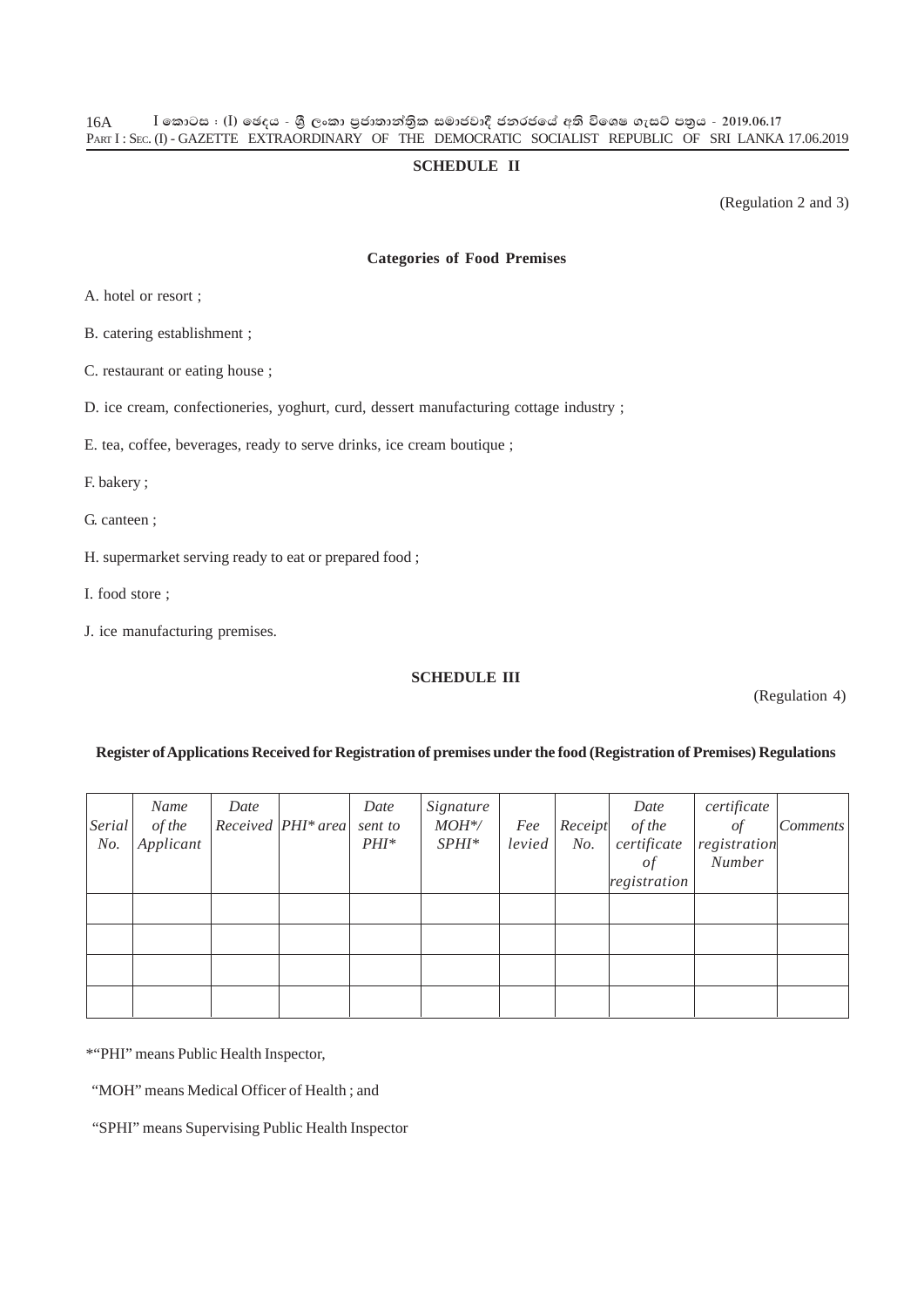$\rm I$  කොටස : ( $\rm I$ ) ඡෙදය - ශුී ලංකා පුජාතාන්තිුක සමාජවාදී ජනරජයේ අති විශෙෂ ගැසට් පතුය - 2019.06.17 PART I : SEC. (I) - GAZETTE EXTRAORDINARY OF THE DEMOCRATIC SOCIALIST REPUBLIC OF SRI LANKA 17.06.2019 17A

#### **SCHEDULE IV**

### (Regulation 5)

#### **Register of Applications Received for Registration of Premises**

| Serial<br>No. | File | Date | Name<br>of the | Address<br>of the | Name<br>of the<br>Number Received premises premises Applicant | Category<br>of the<br>premises | Proposed<br>date of<br>commence-<br>ment Date<br>established | Dates<br>$\sigma f$<br>Inspection | Date<br>approved | Remarks |
|---------------|------|------|----------------|-------------------|---------------------------------------------------------------|--------------------------------|--------------------------------------------------------------|-----------------------------------|------------------|---------|
|               |      |      |                |                   |                                                               |                                |                                                              |                                   |                  |         |
|               |      |      |                |                   |                                                               |                                |                                                              |                                   |                  |         |
|               |      |      |                |                   |                                                               |                                |                                                              |                                   |                  |         |
|               |      |      |                |                   |                                                               |                                |                                                              |                                   |                  |         |

#### **SCHEDULE V**

(Regulation 4)

### **Fees for the Processing of Applications for the Registration of Premises**

|    | Categories of Premises                                                               | Application processing fee<br>(Rs.) |
|----|--------------------------------------------------------------------------------------|-------------------------------------|
|    | 1. hotel or resort large (4 star or above)                                           | 50,000.00                           |
| 2. | hotel or resort medium (3 star)                                                      | 30,000.00                           |
| 3. | hotel or resort (all other)                                                          | 20,000.00                           |
| 4. | catering establishment                                                               | 10,000.00                           |
| 5. | restaurant or eating house                                                           | 5,000.00                            |
|    | 6. ice cream, confectioneries, yoghurt, curd, dessert manufacturing cottage industry | 5,000.00                            |
| 7. | food manufacturing or processing facility                                            | 5,000.00                            |
| 8. | supermarket                                                                          | 10,000.00                           |
| 9. | all other                                                                            | 3,000.00                            |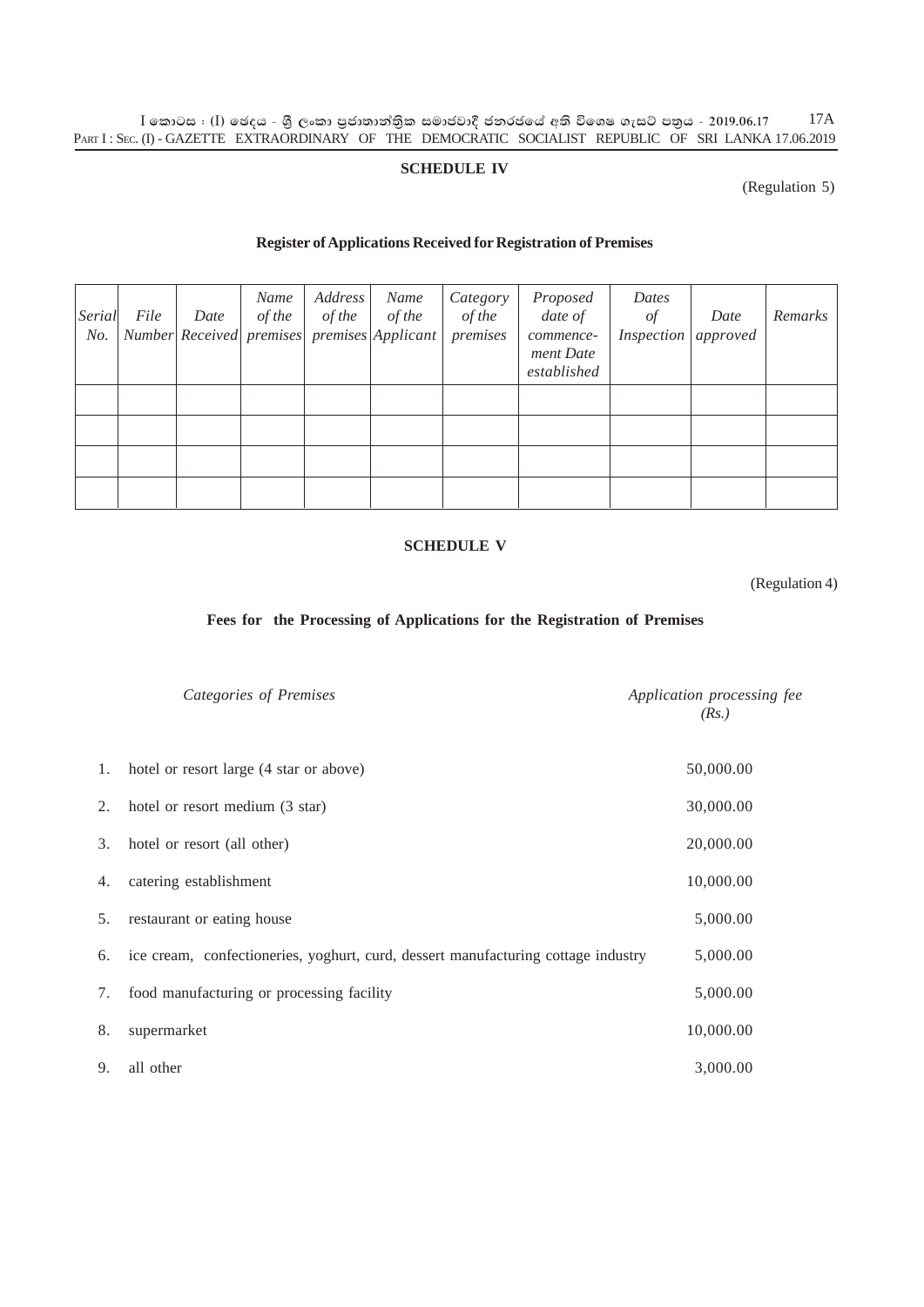### **SCHEDULE VI**

(Regulation 2)

#### **Report on Medical Examination of Food Handlers**

| TO BE FILLED BY THE APPLICANT |  |  |  |  |  |
|-------------------------------|--|--|--|--|--|
|                               |  |  |  |  |  |
| <b>Sex</b>                    |  |  |  |  |  |
|                               |  |  |  |  |  |
| Yes/No                        |  |  |  |  |  |
| Yes/No                        |  |  |  |  |  |
| Yes/No                        |  |  |  |  |  |
| Yes/No                        |  |  |  |  |  |
|                               |  |  |  |  |  |

| TO BE FILLED BY THE MEDICAL OFFICER                                       |                                               |                               |  |            |  |                |  |
|---------------------------------------------------------------------------|-----------------------------------------------|-------------------------------|--|------------|--|----------------|--|
| Name                                                                      | Date                                          |                               |  |            |  |                |  |
| Address                                                                   |                                               |                               |  | NIC Number |  |                |  |
| Place)                                                                    | Contact number (Work<br>Contact number (Home) |                               |  |            |  |                |  |
| <b>Clinical Findings</b>                                                  |                                               |                               |  |            |  | N <sub>o</sub> |  |
| 1. History of chronic diarrhea (more than 7 days)                         |                                               |                               |  |            |  |                |  |
| 2. Has he had any,                                                        |                                               |                               |  |            |  |                |  |
|                                                                           | Recurring skin or ear infection<br>(i)        |                               |  |            |  |                |  |
| A recurring bowel disorder<br>(ii)                                        |                                               |                               |  |            |  |                |  |
| (iii) Other infections (specify)                                          |                                               |                               |  |            |  |                |  |
| 3. History of carrier state of any disease                                |                                               |                               |  |            |  |                |  |
| 4. At present, is he suffering from any of the conditions mentioned below |                                               |                               |  |            |  |                |  |
| skin problems affecing hands, arms or face<br>(i)                         |                                               |                               |  |            |  |                |  |
|                                                                           | (i)                                           | boils, styes of septic finger |  |            |  |                |  |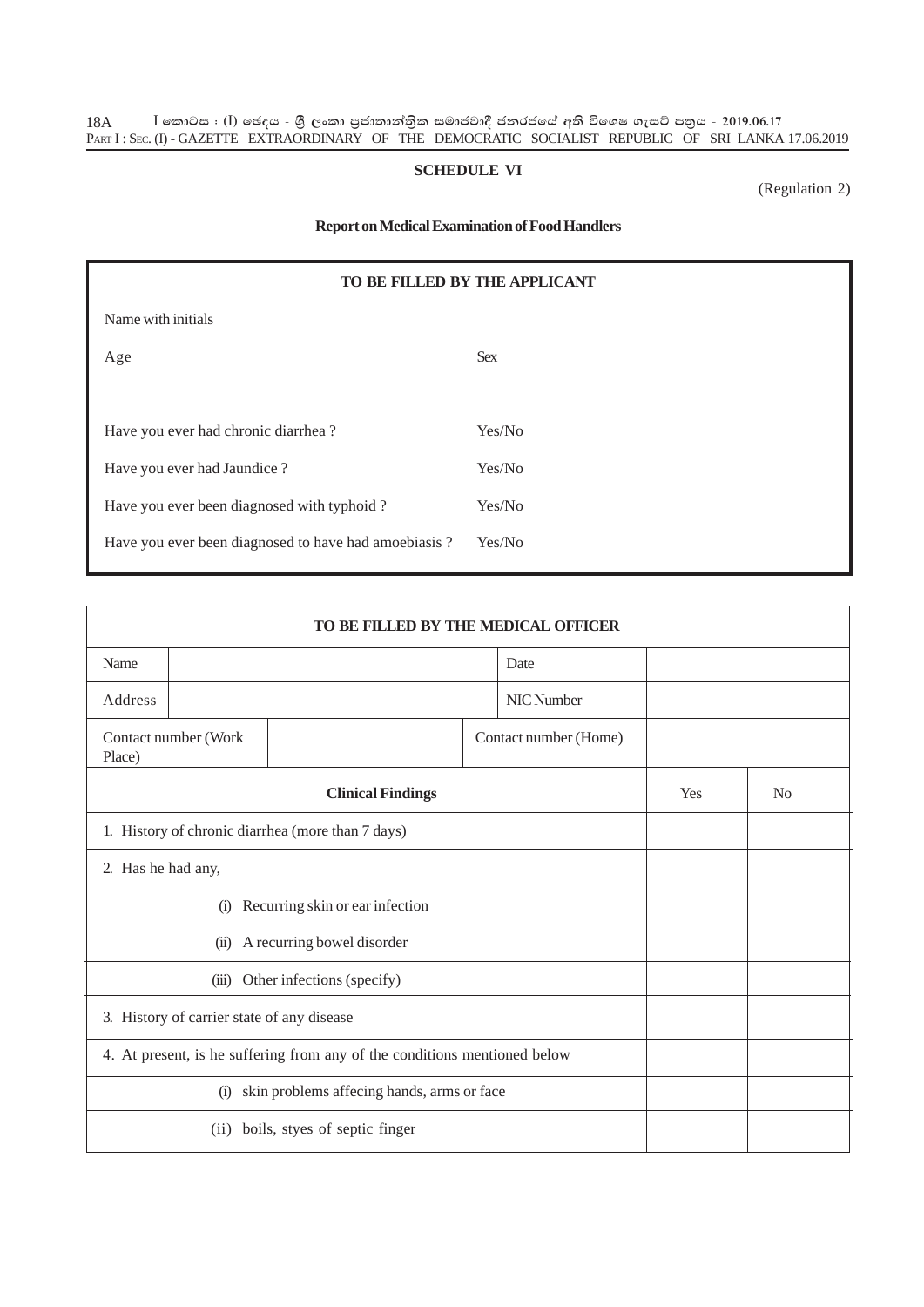$I$  කොටස : (I) ඡෙදය - ශුී ලංකා පුජාතාන්තිුක සමාජවාදී ජනරජයේ අති විශෙෂ ගැසට් පතුය - 2019.06.17 PART I: SEC. (I) - GAZETTE EXTRAORDINARY OF THE DEMOCRATIC SOCIALIST REPUBLIC OF SRI LANKA 17.06.2019 19A

| (iii)               | bleeding/discharge from nose or gums                                                                                 |          |          |
|---------------------|----------------------------------------------------------------------------------------------------------------------|----------|----------|
|                     | (iv) jaundice (yellowish discoloration of eyes)                                                                      |          |          |
|                     | (v) sore throat wit fever                                                                                            |          |          |
|                     | (vi) cut or wounds that are open and draining, or lesions containing<br>pus on the hand, wrist, an exposed body part |          |          |
| 5. Any evidence of, |                                                                                                                      |          |          |
| (i)                 | smoking                                                                                                              |          |          |
|                     | (evidence of smoking alone is not a disqualification)                                                                |          |          |
|                     | (ii) betel chewing                                                                                                   |          |          |
|                     | (evidence of betel chewing alone is not a disqualification)                                                          |          |          |
|                     | (iii) poor hygiene                                                                                                   |          |          |
| 6. Laboratory tests |                                                                                                                      | Positive | Negative |
|                     | (i) stool AOC                                                                                                        |          |          |
|                     | (ii) nasal swab for any pathogen                                                                                     |          |          |
|                     | (iii) UFR (if necessary)                                                                                             |          |          |
|                     | (iv) any other tests (please specify)                                                                                |          |          |

Recommendation of the Medical Officer,

I have examined this person and certify that to the best of my knowledge is fit to be employed as a food handler.

Any other comments ...................................................................................................................................................................................

.........................................................................................................................................................................................................................

................................. .............................. ........................... Signature of the Medical Officer SLMC Registration Number Date